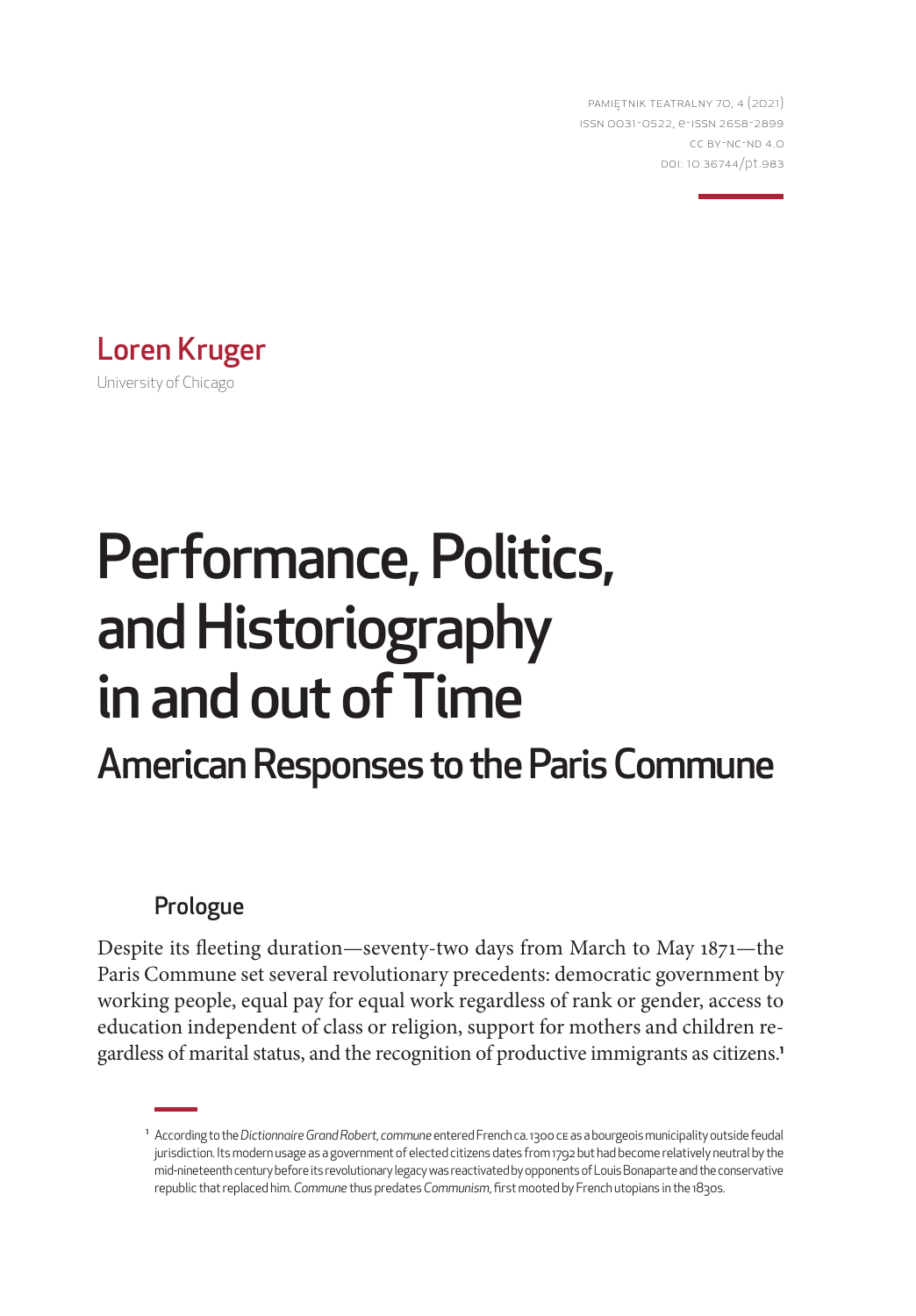It inspired art, music, literature, and performances that included playful as well as purposeful occupations of public space. The Commune collapsed on 28 May, after the army had been dispatched from the former royal seat at Versailles—where the conservative republicans under Adolphe Thiers had retreated after defeat by Otto von Bismarck in the Franco-Prussian War—to subdue the Communards in a "bloody week."**<sup>2</sup>** Notwithstanding their defeat, the Commune was commemorated by French activists in exile and, later in Paris, Britons, Americans, and Germans did so too in the International Working People's Association (IWPA). Even Russians as different as Lenin and his anarchist antagonist Peter Kropotkin held them in high esteem. In the United States, under conditions that suppressed solidarity among working people in the name of individual advancement but in the interests of landed and industrial capital, the IWPA staged annual celebrations in Chicago, New York, and other cities, with dramatic performances as well as parades and picnics; on one occasion in 1879 they assembled in Chicago in such numbers that even the pro-police *Chicago Tribune* counted 40,000.**<sup>3</sup>** Even after the IWPA was stymied by the trial and execution of its leaders in 1887, commemorations continued intermittently until they were banned by Attorney General Mitchell Palmer in 1919, two years after Lenin had celebrated the Bolshevik Revolution's endurance, lasting beyond the Commune's seventy-two days, allegedly by dancing in the snow at the Winter Palace.**4** American echoes of the Commune have been muffled by the national obsession with individual freedom at the expense of the public good, but in 2021, a hundred and fifty years later, we can trace reactions to the Commune from 1871 to the twenty first century, reactions that respond to social upheaval with performance and political action, including acts of solidarity that bridge the gaps between times and places.

These commemorations—from the IWPA parades that claimed Chicago's lakefront every March from 1872 to 1887 and intermittently thereafter, to the performance of *The Days of the Commune* on New York streets from March to May 2012, which rehearsed *The Days of the Commune* (1949) by Bertolt Brecht (1898–1956) on sites claimed by the Occupy Movement in 2011—should be seen as *both in and out of time* because they acknowledge the untimeliness of reclaiming ostensibly failed revolutions while also articulating hope for the struggles to come. This hope is born of, and borne by, the understanding of historical failure and of

<sup>&</sup>lt;sup>2</sup> Louis Bonaparte started the war but the conservative republic under Thiers brokered France's surrender. This is settled history, shared by leftists in France such as Jacques Rougerie and, in the US, by those such as Mitchell Abidor, in introduction to *The Communards: The Story of the Paris Commune of 1871* (New York: Erythros Press, 2010), as well as by more cautious us historians e.g. David Shafer.

<sup>3</sup> For the IWPA numbers, see Loren Kruger, "*Cold Chicago:* Uncivil Modernity, Urban Form, and Performance in the Upstart City," *The Drama Review* 53, no. 3 (2009): 14. Helen Cox Richardson, in *How the South Won the Civil War* (New York: Oxford University Press, 2020), shows how US oligarchs—industrial capitalists in the North, large landowners in the South and West—encouraged white men to aspire to individual advancement so as to undermine solidarity among working people.

<sup>4</sup> Kristin Ross, *Communal Luxury: The Political Imaginary of the Paris Commune* (London: Verso, 2015), 4.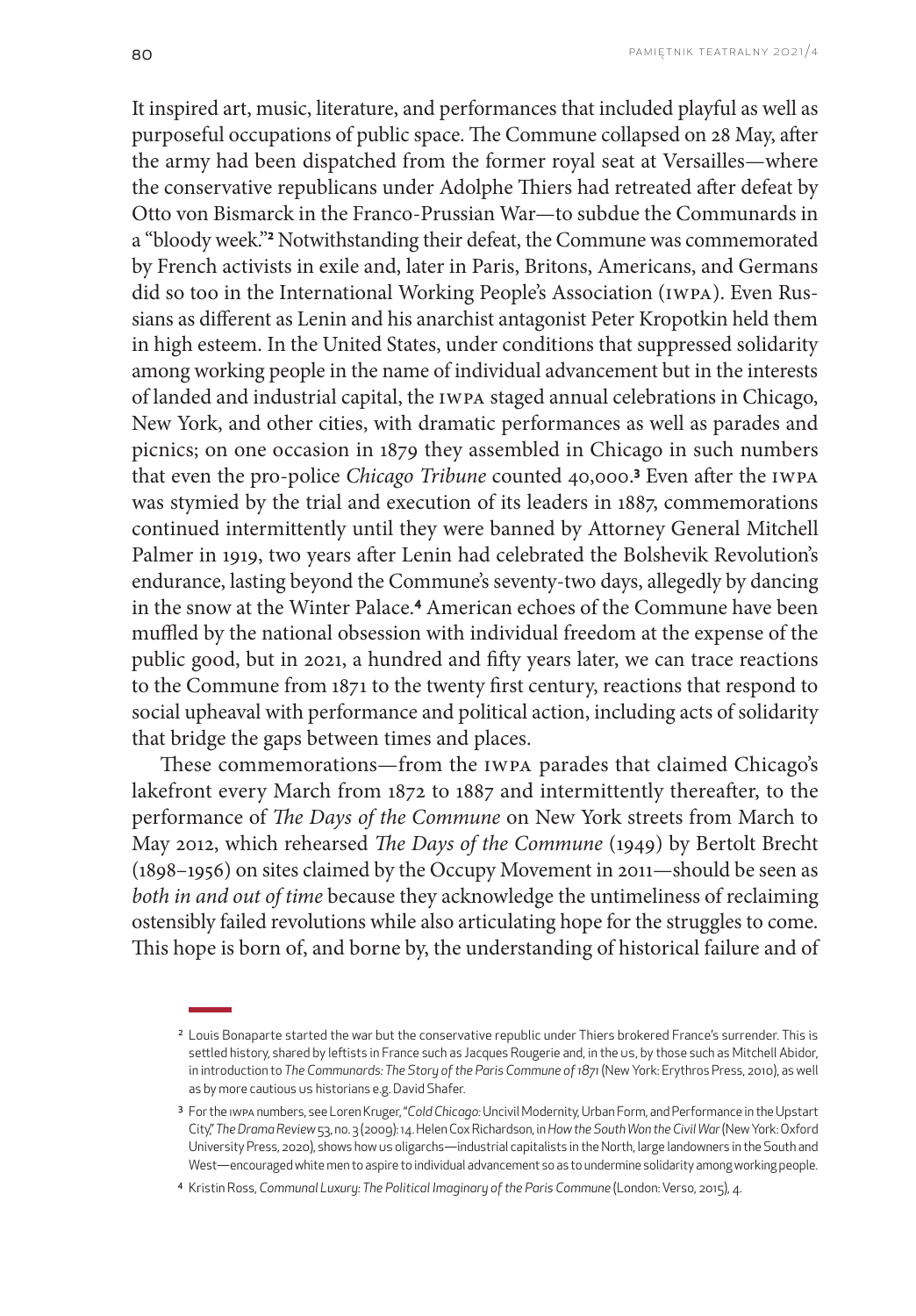risky but potentially transformative action in an as yet undetermined future. My sense of the relationships between historical understanding and hope animating social transformation draws on Antonio Gramsci's juxtaposition of "optimism *through* will" (*per la volontà*) which persists despite the realistic assessment of risks embedded in "pessimism through intelligence," a critical assessment that influenced Ernst Bloch.**<sup>5</sup>** Born a decade before Brecht and living two decades longer (1885–1977), Bloch also fled Nazi Germany for US exile but returned to support socialist aspirations in the German Democratic Republic (GDR; East Germany) from his seat at Leipzig University. After criticizing the GDR for betraying those aspirations in 1961, the year of the Berlin Wall, he left for West Germany, all the while defending the principle of hope in dark times. In 1962 his essay collection *Verfremdungen* honored Brecht's term for the critical estrangement of conduct needed to understand and change the world and offered his own concept of *Ungleichzeitlichkeit* (non-synchronicity) to register the multiple temporalities affecting conduct. Bloch argues that hope is not "wishful thinking," which he quotes in English, but rather critical foresight that anticipates disappointment without which it "would not be hope" but over-confidence.**<sup>6</sup>** *Hope as principle*—as Bloch's *Prinzip Hoffnung* should be translated—points to a way beyond disappointed revolution by approaching obstacles with "the consciousness of danger" and of failure.**<sup>7</sup>**

#### 1.

Our experience of politics and time plays out between continuity and change, timeliness and untimeliness, recollection and oblivion. These contrasting terms mark tensions in the theory and practice of historiography, tensions that are political in the broad sense, contesting present actions in the public sphere as well as contradictions in the multiple temporalities that fold over and under one another. In order to track the acts of oblivion and recollection in American commemorations and assess the politics of time that links Brecht's history play to our twenty first century, we should in addition to Bloch, pay attention to thinkers who influenced Brecht, such as Marx and Nietzsche, as well as to current historiography

<sup>5</sup> Antonio Gramsci, *Lettere del carcere* (Torino: Einaudi, 1971), 115; *Letters from Prison*, trans. Raymond Rosenthal (New York: Columbia University Press, 1994), 300 (trans. mod. LK); Ernst Bloch, " 'Etwas fehlt'. . . über die Widersprüche der utopischen Sehnsucht," in *Gespräche mit Ernst Bloch*, eds. Rainer Traub and Harald Wieser (Frankfurt am Main: Suhrkamp, 1975), 75; "Something Is Missing: On the Contradictions of Utopian Longing," trans. Jack Zipes, in *The Utopian Function of Art and Literature: Selected Essays* (Cambridge, MA: MIT Press, 1988), 17.

<sup>6</sup> Ernst Bloch, "Kann die Hoffnung enttäuscht werden?," in *Verfremdungen I* (Frankfurt am Main: Suhrkamp, 1962), 21; "Can Hope Be Disappointed?," trans. Andrew Joron, in *Literary Essays* (Stanford: Stanford University Press, 1998), 339. For the extended argument, see Ernst Bloch, *Das Prinzip Hoffnung* (Frankfurt am Main: Suhrkamp, 1985), esp. vol. 1; *The Principle of Hope*, trans. Neville Plaice et al. (Stanford: Stanford University Press, 1995).

<sup>7</sup> Bloch, "Etwas fehlt," 75; "Something Is Missing," 17.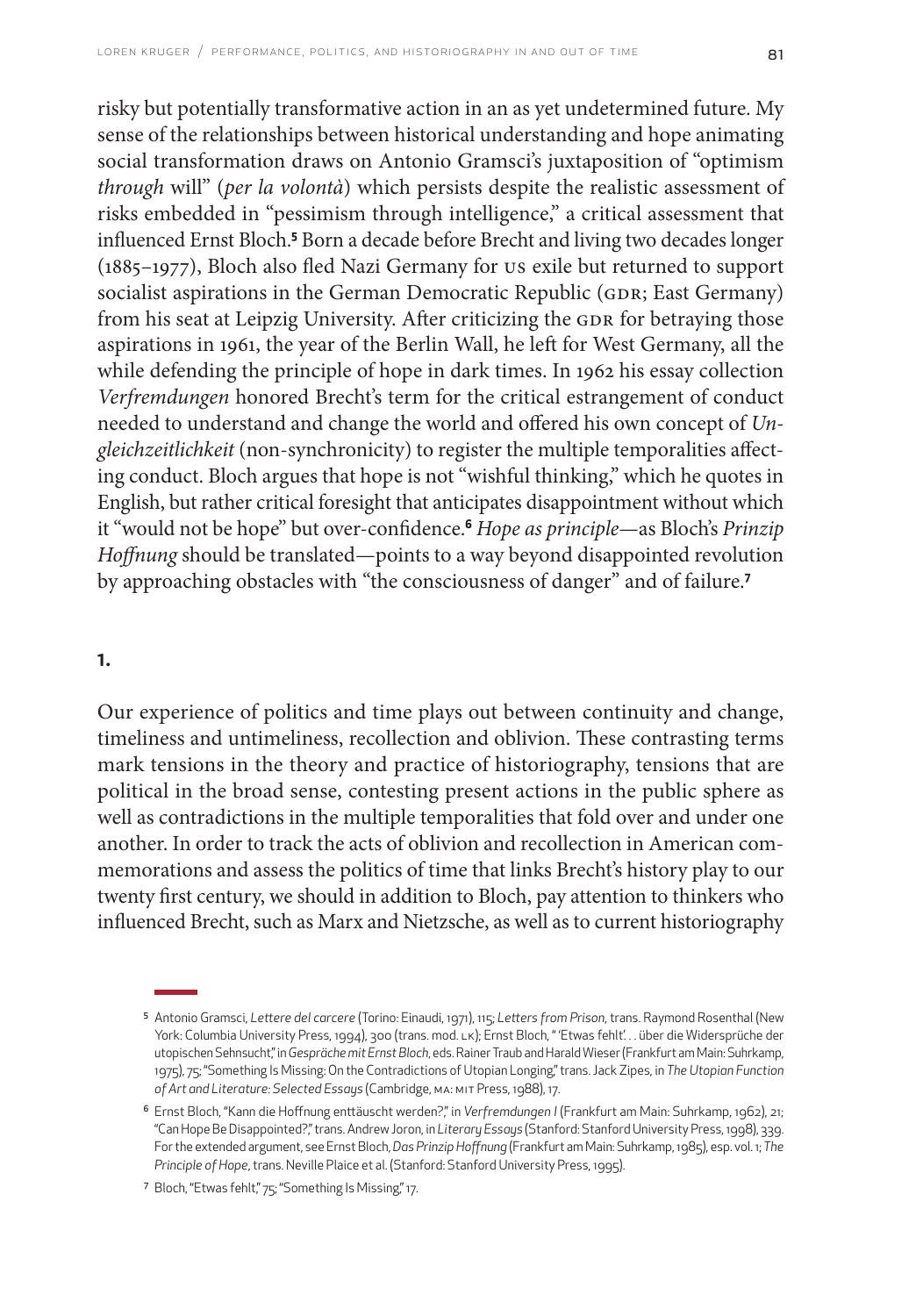that sheds light along the way. I thus offer five theses whose productive friction opens up a field within which one can scrutinize performa a concnce, politics, and time in the Paris Commune and its legacies.

i. The dramatic appeal of the *clean break* hides the tension between *continuity* and *change* or between *gradual evolution* and a *sudden event* that ruptures the *longue durée* (long span) of history. The English phrase "the Fall of the Wall," for example, misses the Cold War legacies captured precisely if ambivalently by the German word *Wende.* Whereas *Wende* can be translated as *turning point,* it tracks the tricky experience of the twists, turns, and impasses that characterized the years before and after the unification of East and West Germany in 1990.**8** As Alain Badiou argues, the event can only be retroactively discerned *as* an event by the historian's "interpreting intervention."**9** The event—his example is the French Revolution of 1789—comes into view as part of its historical situation, which defines the conditions of its emergence, *and* as it ruptures that situation. It is at once singular and the infinite sum of contributing causes (bourgeois revolt against decaying monarchy, intellectual rebellion against absolute power, popular rage over unmet needs, etc.).

The challenge of discerning the Paris Commune shapes debates about ends, beginnings, and dates. The "Commune of 1871" acknowledges as precedent the Commune of 1792 but also marks differences; the 1871 delegates were working people, artisans, and industrial workers alongside intellectuals. Additionally, they took the egalitarian principle further than in 1792 to insist that all city employees receive what Marx called a "workman's wage."**10** For Marx the Commune began on 18 March, when the Paris National Guard stopped government troops from seizing cannons paid for by citizen subscription.**11** Although women had been active in 1789, 1871 brought forth not only French leaders like Louise Michel but also internationalists like Elisabeth Dmitrieff.**12** Michel and her contemporary, Engels, put forward 28 March, the formal declaration that was issued after the election

<sup>8</sup> Kathrin Mahler Walther argues in "Wir müssen den 9. Oktober feiern," *Die Zeit*, October 3, 2020, [https://www.zeit.de/](https://www.zeit.de/kultur/2019-10/deutsche-wiedervereinigung-jubilaeum-friedliche-revolution-ddr-brd) [kultur/2019-10/deutsche-wiedervereinigung-jubilaeum-friedliche-revolution-ddr-brd,](https://www.zeit.de/kultur/2019-10/deutsche-wiedervereinigung-jubilaeum-friedliche-revolution-ddr-brd) that the day represents the colonization of East Germany by the West rather than the unification of sovereign states. In contrast, on October 9, 1989, East Germans at the Monday demonstrations in Leipzig realized that the state would not launch the violent attack that it had threatened against the demonstrators, who felt free at last to claim their citizenship rights.

<sup>9</sup> Alain Badiou, *L'être et l'événement* (Paris: Seuil,1988), 202; *Being and Event*, trans. Oliver Feltham (London: Continuum, 2005), 180. *L'être et l'événement* appeared before the "turn" but was translated only a generation later; this delay in translation highlights the multiple temporalities of historiography.

<sup>10</sup> Karl Marx, *On the Paris Commune* [1871] (Moscow: Progress Publishers, 1976), 75; corroborated in Jacques Rougerie, *La Commune de 1871,* 5th ed. (Paris: Presses universitaires, 2014), 66–68.

<sup>11</sup> Marx, *On the Paris Commune*, 68; Jacques Rougerie, *Paris Libre 1871*, 2nd ed. (Paris: Seuil, 2004), 100–108.

<sup>12</sup> Rey's introduction to *Petit dictionnaire des femmes de la Commune* summarizes the achievements of Michel, Dmitrieff, and other women. See Claudine Rey, Annie Gayat, and Sylvie Pepino, *Petit dictionnaire des femmes de la Commune de Paris 1871: Les oubliées de l'histoire* (Paris: Le bruit des autres, 2013), 7–19.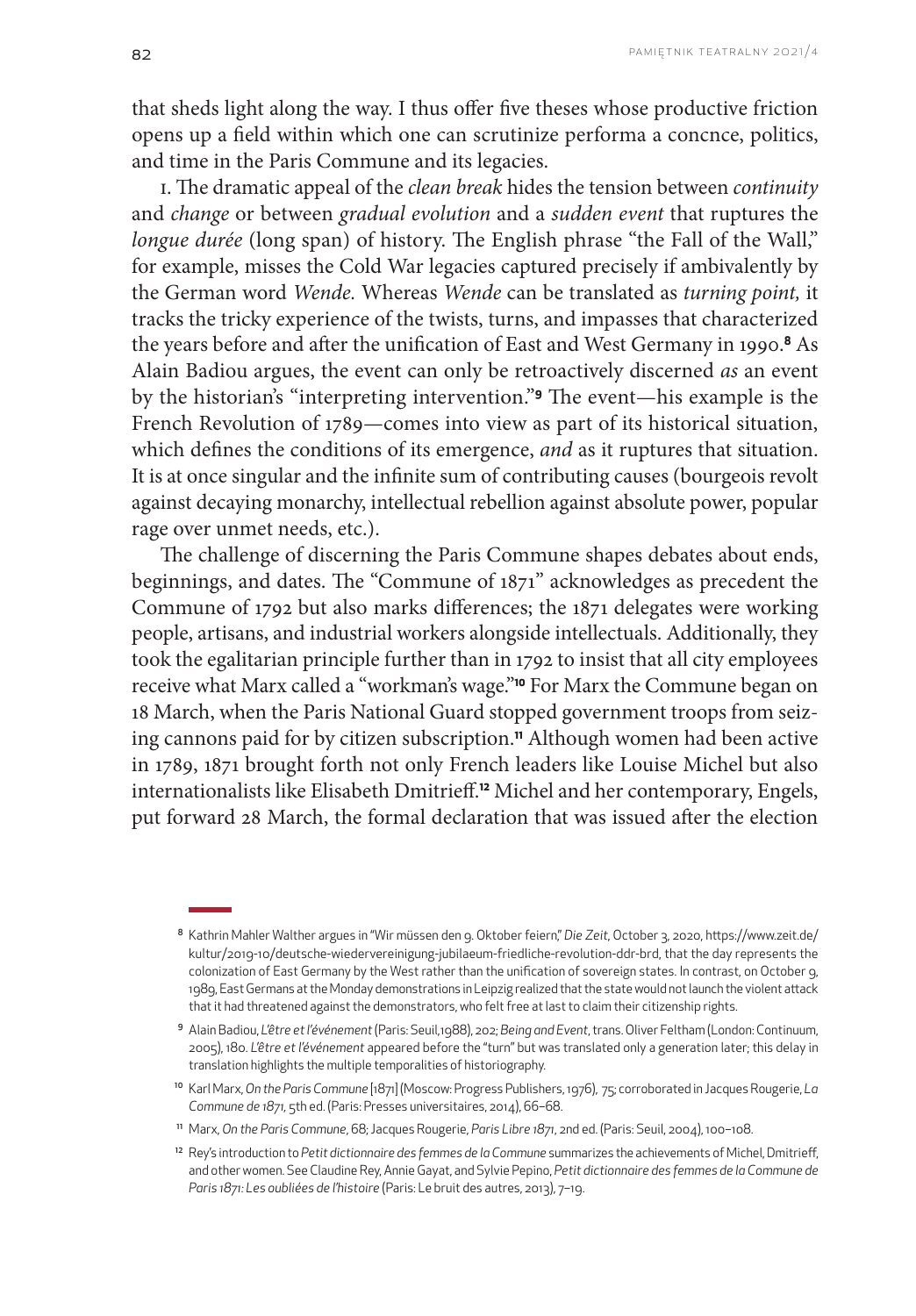of working people to the Central Committee.**13** By naming that date *7 Germinal, year 79*, Michel linked this Commune with the Revolutionary calendar that ran 1792–1805; current historians do not go that far but also see the election on this date as the definitive rupture with Versailles.**<sup>14</sup>**

II. The tension between *timely* and *untimely* is political because it reveals conflicts about timing—timely action to right wrongs as against untimely interference with established order—even if the distinction eludes clear definition. In *Untimely Meditations,* Nietzsche stages a conflict between the pulse of life and the dead weight of history, playing *timely* and *untimely* against each other. The key essay *Vom Nutzen und Nachteil der Historie für das Leben*, rendered best as *On the Advantage and Disadvantage of Historiography for Life*—not, as is the usual title, *The Use and Abuse of History*—distinguishes between *Geschichte* (history as *Geschehen—*occurrence—"as it really was [wie es eigentlich gewesen ist]") and *historiography*, the persuasive narrative that transforms data into evidence, happenstance into history.**15** Disdainful of the reverence for heroes in *monumental* history, and the preservation of relics in *antiquarian* history, Nietzsche favors historiography that performs a timely intervention in present conflicts rather than a chronology that claims to be impartially *out of time.***<sup>16</sup>** Taking his cue from Friedrich Schiller, Nietzsche praises the dramatist who can "weave a whole out of the isolated fragment" and thus forge a plot that is recognized as true, as against an illusion of objectivity sustained by passively absorbing data or, as English historian E. H. Carr puts it, submitting to the "fetishism of facts."**<sup>17</sup>**

The fissure between absorption in time, one's own past or a past that still resonates for us, and critical distance from either or both, may spark a charge that leaps across the gap between timely and untimely acts. US commemorations of the Commune may have ended with the Red Scare in 1919 but a century later, pointedly untimely animations have revived its legacy. The reenactment in May 2011 to mark the 125th anniversary of the 1886 protest at Haymarket Square, and the subsequent trial in Chicago, extended the resonance of the Commune by honoring Albert Parsons, August Spies, and others in the IWPA who had led Commune commemorations in the years leading up to the Haymarket event. Their assembly on 4 May 1886 was intended to protest police violence against workers, native and migrant alike, but a bomb thrown by an unknown hand killed

<sup>16</sup> Nietzsche, *Unzeitgemäße Betrachtungen,* 107–114*; Advantage and Disadvantage,* 19–22.

<sup>13</sup> Friedrich Engels, introduction [1891] to Marx, *On the Paris Commune*, 33; Louise Michel, *La Commune* [1898] (Paris: Stock, 1971), 192.

<sup>14</sup> Michel, *La Commune,* 192; Rougerie, *Paris Libre*, ii; Laure Godineau, *La Commune de Paris par ceux qui l'ont vécue* (Paris: Parigramme, 2010), 116.

<sup>15</sup> Friedrich Nietzsche, *Unzeitgemäße Betrachtungen* (Frankfurt am Main: Insel, 1981), 110; *On the Advantage and Disadvantage of History for Life,* trans*.* Peter Preuss (Indianapolis: Hackett, 1980), 20.

<sup>17</sup> Nietzsche, 140/35; Edward Hallett Carr, *What Is History?* (New York: Random House, 1961), 15.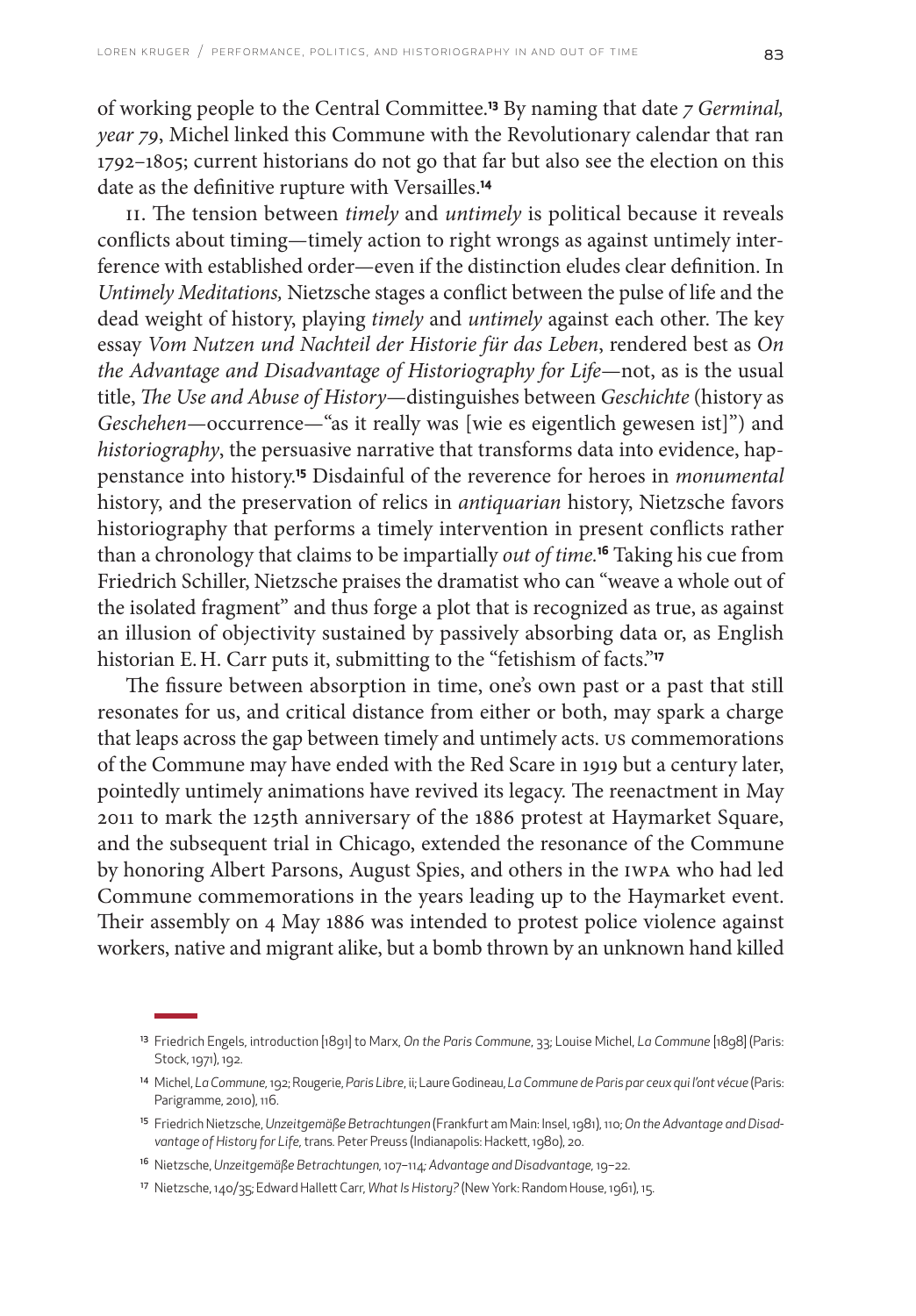a policeman and provoked retaliation; the trial of the Haymarket Eight led to the deaths of five defendants, including Parsons and Spies, despite their absence from the site as well as petitions for clemency by many at home and abroad. The 2011 commemoration went beyond reenactment to draw the attention of participants at the site to twenty first century migration and police violence.**<sup>18</sup>**

III. *Ana-chronology—the logic of untimeliness* as against a mere assortment of anachronisms—allows us to be *companions in time* with historical actors or conversely *out of time* with people in our midst. German offers a productive contrast between *Zeitgenossenschaft* (companionship in time), as in "Shakespeare and his contemporary Marlowe," and *gegenwärtig* (present or current); English *contemporary* may blur "in their time" and "in our time" but this confusion can generate light, as in Jan Kott's *Shakespeare, Our Contemporary,* or pose productive questions about how, as Brecht has it, "old plays" might be reanimated for our time; he advocates cultivating critical distance as well as new kinds of enjoyment "suited to ourselves" (*uns gemässen*) and our time.**19** This *pleasure to our measure*  rearranges Nietzsche's *unzeitgemäss—*untimely or out of time's measure—to fit new forms of entertainment and instruction, and calls to mind the sense of contemporaries floated by Roland Barthes as those who, without personal contact, "index living-together [*indiquer vivre-ensemble*]."**20** Barthes's contemporaneity invites *thinking* together, whether directly (Bloch observing Brecht), or indirectly (as when Barthes reflects on Brecht after the latter's death).

The Paris Commune prompted responses both chronological and ana-chronological. The first, by those who *lived* the event, were chronologically contemporary, including memoirs by participants like Michel, Eugène Pottier, and essays by members of the International, including Parsons and Spies as well as Marx.**<sup>21</sup>** The second, non-synchronous set includes Lenin's pamphlet "On the Commune" (1911) and Brecht's *Days of the Commune* (1949), which drew on Marx, Lenin, and Nordahl Grieg's play *Nederlaget* (*The Defeat*, 1937). The "public rehearsal" (director Zoe Beloff 's phrase) of Brecht's play was not the first American staging—the play had appeared in 1971 in Cambridge MA to commemorate the centenary of the Commune—but the New York performance in 2012 recalled the Occupy movement of 2011 as well as the Commune of 1871, and looked forward to "Communes

<sup>20</sup> Roland Barthes, *Comment vivre ensemble:Cours et séminaires au Collège de France (1976–1977)* (Paris: Seuil, 2002), 36; *How to Live Together:Novelistic Simulations of Some Everyday Spaces* (New York: Columbia University Press, 2013), 5.

<sup>&</sup>lt;sup>18</sup> Loren Kruger, "What Time is This Place? Continuity, Conflict, and the Right to the City: Lessons from Haymarket Square," in *Performance and the Politics of Space: Theatre and Topology*, eds. Erika Fischer-Lichte and Benjamin Wihstutz (London: Routledge, 2013), 46–65.

<sup>19</sup> Bertolt Brecht, *Werke*: *Grosse kommentierte Berliner und Frankfurter Ausgabe*, eds. Werner Hecht et al., vol. 23, *Schriften 3, 1942–1956* (Frankfurt am Main: Suhrkamp, 1993), 290 (hereafter *BFA*); *Brecht on Theatre,* eds. Marc Silberman, Steve Giles, and Tom Kuhn (London: Bloomsbury, 2014), 256.

<sup>21</sup> For Parson's and Spies's comments on the Commune, see Philip Sheldon Foner, ed., *The Autobiographies of the Haymarket Martyrs* (New York: Monad, 1969); and Loren Kruger, "Literary? Public? Proletarian: *Öffentlichkeit* and *Erfahrung* among the Haymarket Martyrs," *Telos*, no. 159 (2012): 65–77, [https://doi.org/10.3817/0612159065.](https://doi.org/10.3817/0612159065)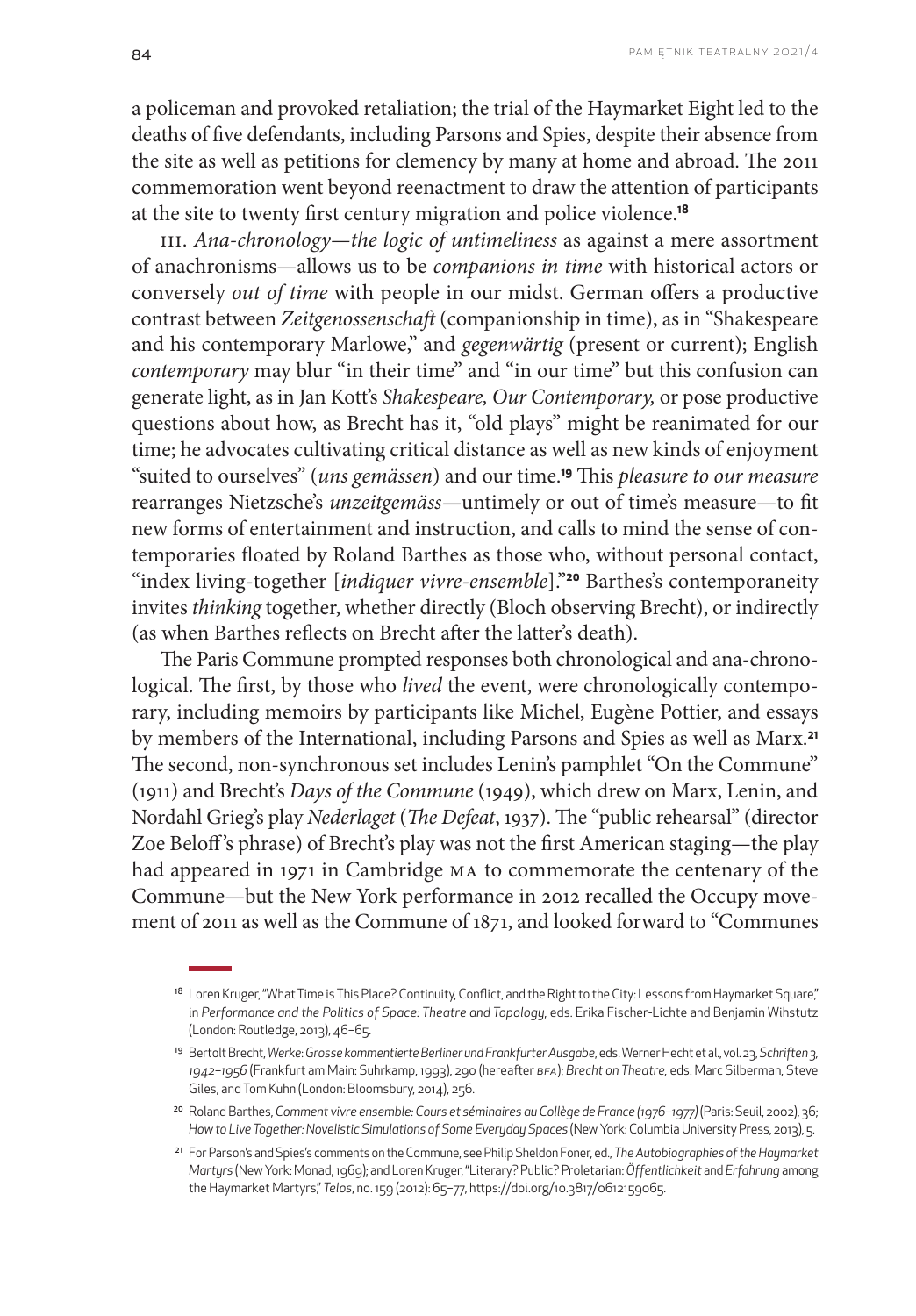yet to come."**22** The ana-chronological lens that brings these untimely recollections into focus shows them to be timely again, in that they allow for companionship in time across multiple temporalities including anticipated future action at the conjunction of hope and danger.

IV. *Recollecting* history for present purposes requires not only the capacity, recalling Nietzsche, to "weave a whole out of the isolated fragment" but also acts of *forgetting,* which as Nietzsche suggests, needs "force" (*Kraft*) to "shatter and dissolve" the weight of the past.**23** This emphasis on force, which anticipates Nietzsche's "strong personality" who can endure (*er-tragen*) and thus carry history (*die Geschichte tragen*),**24** is complicated by an afterthought—that "occasionally" the vital impulse that arises from "oblivion" (*Vergessenheit*) demands instead the "annihilation" (*Vernichtung*) of oblivion so as to redress past injustice.**25** This paradox spotlights the strategic character of both forgetting and recollection. As Nietzsche's contemporary Ernest Renan argued in *What Is a Nation?* national identification renders into oblivion (*oubli*) the violence that created the nation by seizing it from others.**26** A generation earlier, in *The Eighteenth Brumaire of Louis Bonaparte* (1851), Marx highlighted the twin dangers for people (*Menschen*) attempting to "make their own history" and the politics of their time: *too much history or not enough*. **<sup>27</sup>** With too much, "the tradition of all the dead generations weighs like a nightmare on the brains of the living" and blinds actors to new conditions that shape present conflicts. With too little, actors fail to see the shortcomings of earlier revolutions and "anxiously conjure old specters [*Geister*]" and "disguises," so that their action plays the "first time as tragedy, the second time as farce"**28** rather than meeting the challenge of new realities.

Against the fake grandeur of Louis Bonaparte's would-be empire, the Commune was for Marx a brief but incandescent people's democracy; the Commune's legacy lay not in attempts to apply "ready-made utopias," nor in a "dictatorship of the proletariat," but in lived social experiments that did not mean instant transformation

<sup>&</sup>lt;sup>22</sup> Beloff's comments were made in her introduction to the screening of her video at the University of Chicago, May 17, 2013. Other adaptations of the Commune's narrative include Arthur Adamov's *Le Printemps 71* (1962), Luigi Nono's opera *Al gran sole carico d'amore* (1975); and Peter Watkins's *La Commune (Paris 1871)* as televised docudrama (2000), prompted by new ideas about communism after the Soviet Union's collapse.

<sup>23</sup> Nietzsche, *Unzeitgemäße Betrachtungen*, 140, 118; *Advantage and Disadvantage*, 35, 22; subsequent citations from these editions.

<sup>24</sup> Nietzsche, 132/30.

<sup>25</sup> Nietzsche, 119/22.

<sup>26</sup> Ernest Renan, *Qu'est-ce qu'une nation?* [1882] (Paris: Imprimerie nationale, 1996), 227; "What Is a Nation?," trans. Michael Thom, in *Nation and Narration*, ed. Homi K. Bhabha (London: Routledge, 1990), 11.

<sup>27</sup> Karl Marx, "Der achtzehnte Brumaire des Louis Bonaparte," in *Marx-Engels-Gesamtausgabe: MEGA*, vol. 1, bk. 11, (Berlin: Akademie Verlag, 1985), 97,<https://doi.org/10.1515/9783050076058>; *The Eighteenth Brumaire of Louis Bonaparte* (New York: International Publishers,1971), 3.

<sup>28</sup> Nietzsche, *Unzeitgemäße Betrachtungen*, 96; *Advantage and Disadvantage*, 4.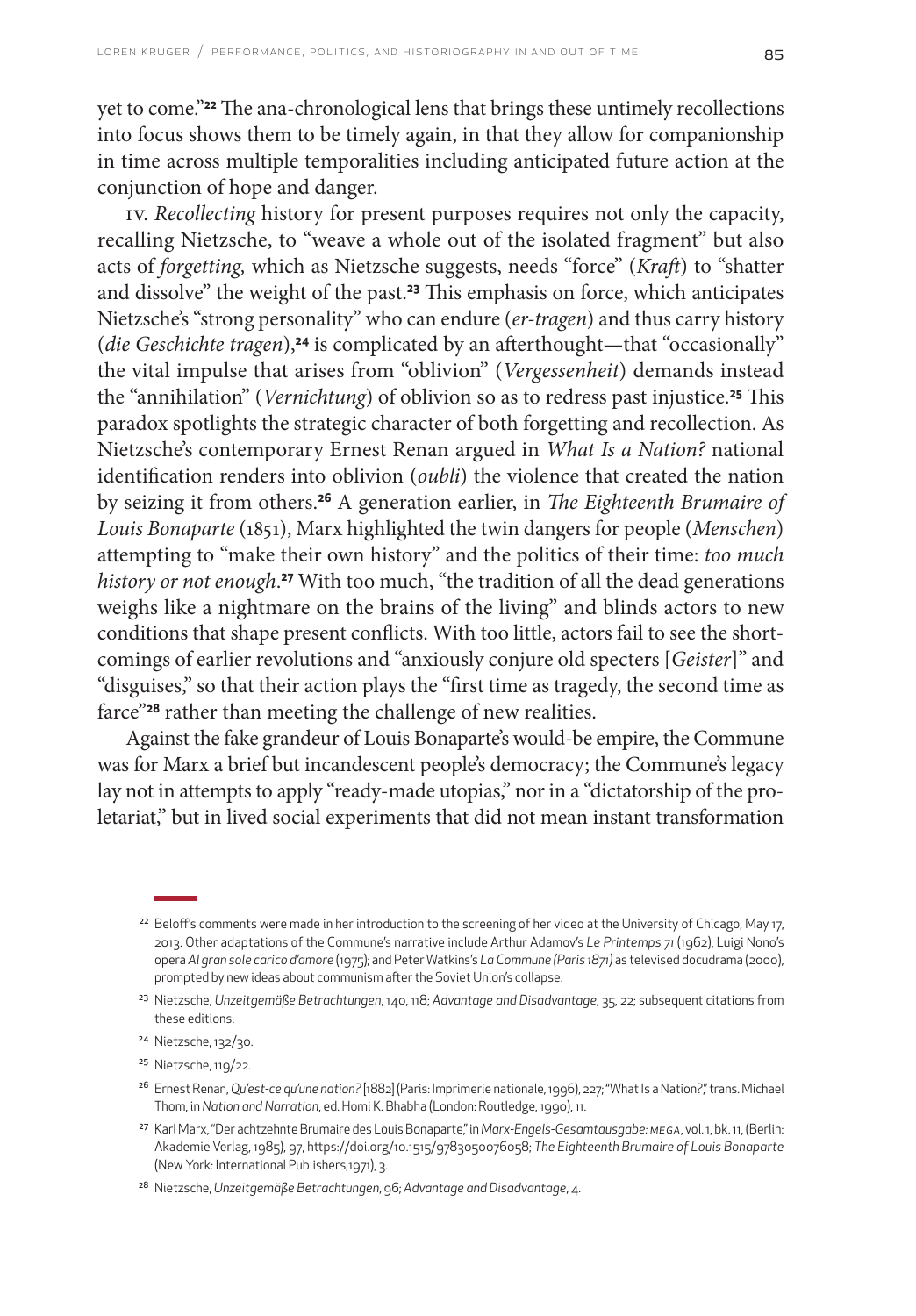but rather "long struggles."**29** Recollections of the Commune in 1971, the centennial year that prompted tributes in France, or more recently in the Occupy Movements of 2011, the 140th anniversary of the Commune, work though "long struggles" not only in dramatic acts of recovery but also in historiography whose connecting threads pull recollection out of oblivion. As Badiou argues in *Le réveil de l'histoire*, the "rebirth" or, better translated, the *reawakening of history*, has prompted current insurgents to draw from the history of previous revolts including the Commune. By challenging notions of the end of history touted by American pundit Francis Fukuyama in 1990 in a manner that resembles English schoolmaster Thomas Arnold in 1841, twenty first century insurgents challenge those who imply that the "end of history" means the end of movements to change it.**30** They reanimate the practice of history in the service of life to avoid the pitfalls of the past while seeking to realize the *not yet*, which, as Bloch notes, should be left open in anticipation of struggle.

V. *Politics of time entails politics of place.* Recognizing the difficulty of discerning events, and their part in persuasive history, is the first step in any attempt to link the Paris Commune to multiple recollections in distinct times *and places*. Bringing *continuity* and *change,* terms of time, into contact with *discernment*, a figure in space, recalls the question posed by urbanist Kevin Lynch in *What Time Is This Place*?, prompting reflection on many events layered in one place and on the iteration of a particular commemorative event in different places. *Plot* has a spatial as well as a temporal meaning; plotting the politics of time in performance demands not only chronological measurement but also archeological investigation and thus also a politics of place.

While many writers have excavated layers of time in Communal places from Montmartre to Père Lachaise Cemetery, few discuss US commemorations of the Paris Commune.**31** Philip Katz highlights key sites in *From Appomattox to Montmartre*, briefly noting the IWPA's efforts to harness the Commune to a new American revolution, and lists nineteenth century plays and *tableaux vivants* in theaters and museums, but he focuses on elite disdain for the Commune; Paul Avrich offers a more symphatic but still brief account of one of the IWPA's yearly

<sup>&</sup>lt;sup>29</sup> Marx, On the Paris Commune, 76. Marx does not call the Commune government the "dictatorship of the proletariat," a term that he introduced in the *Critique of the Gotha Program* (1875), but Engels used this slogan at the end of his introduction to Marx's *On the Paris Commune*, 34.

<sup>30</sup> Badiou links the "awakening of history" (*l'éveil de l'histoire*) in the historical riot—exemplified by the French Revolution—with its "reawakening" in "spontaneous riots" (*émeutes immédiates*) against a capitalist rationalization of inequality in twenty first century Europe. See Alain Badiou, *Le réveil de l'histoire* (Paris: Nouvelles Éditions Lignes, 2011), 27; *The Rebirth of History*, trans. Gregory Elliot (London: Verso, 2012), 41. Arnold declared that the modern moment (the English liberal state ca. 1840) bore "marks of the fullness of time, as *if there would be no future history beyond* it"; quoted in Carr, *What Is History*, 151–152, emphasis added to show the tactical forgetfulness that links the liberal Arnold with the neoliberal Fukuyama.

<sup>31</sup> For the French, see Henri Lefebvre, *La proclamation de la Commune* (Paris: Gallimard, 1965) as well as Rougerie, Godineau, and Ross; for the American, Paul Avrich, *The Haymarket Tragedy* (Princeton University Press, 1984); Philip M. Katz, *From Appomattox to Montmartre: Americans and the Paris Commune* (Cambridge, MA: Harvard University Press, 1998); and Kruger, "*Cold Chicago*;" "What Time Is This Place?"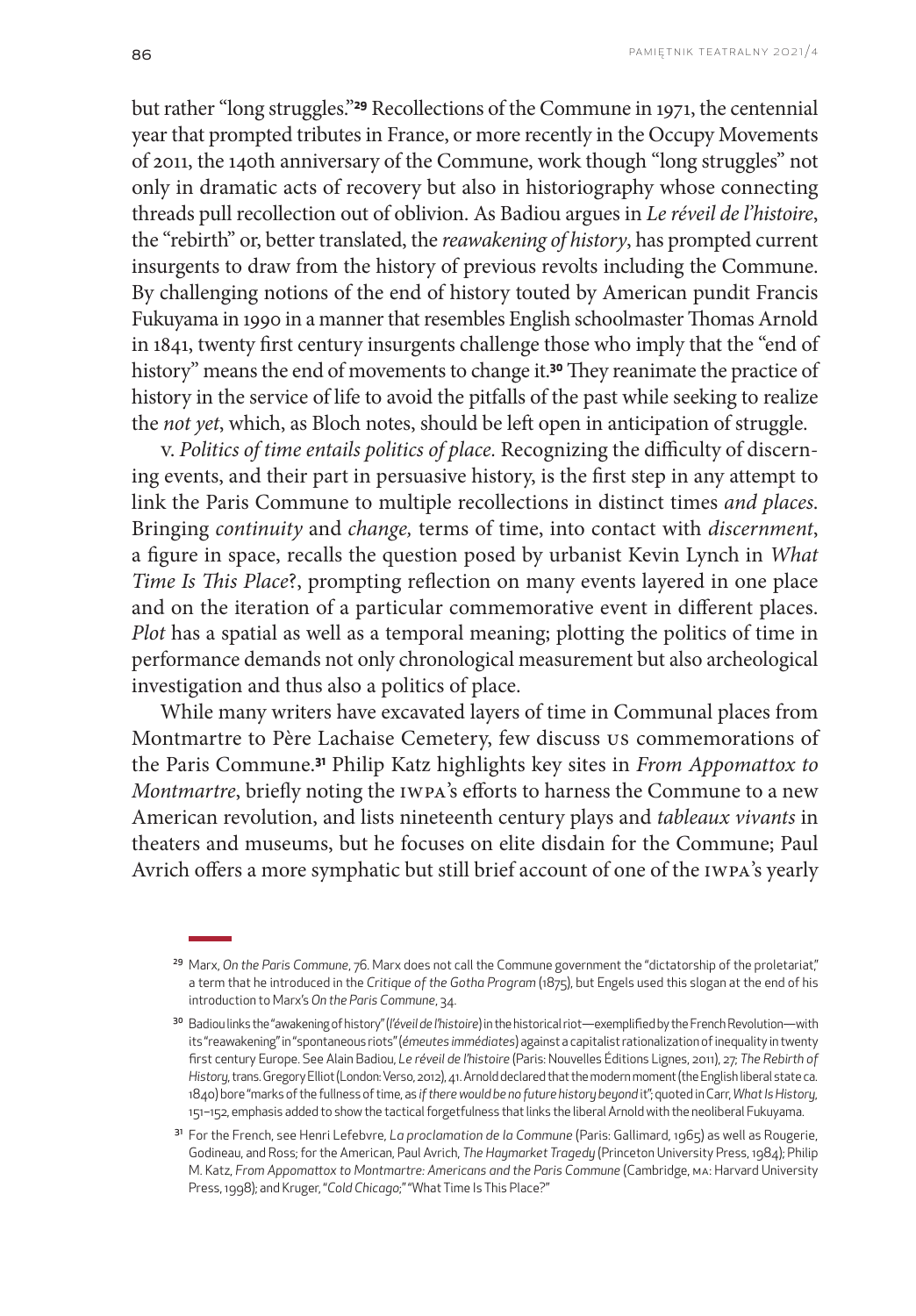commemorations.**32** Both omit contacts between the IWPA and Communard exiles such as Pottier, author of *L'Internationale,* and the IWPA's dramatic and social displays of solidarity.**<sup>33</sup>**

#### 2.

As noted above, in "What Time Is This Place? Continuity, Conflict, and the Right to the City," I have explored links between the Commune of 1871 and the Haymarket of 1886, and between these precedents and a present-day performance in Chicago. Building on this history, I will focus here on the New York company's *Days of the Commune* and their ana-chronological recollection of Occupy Wall Street.

*Days of the Commune* may appear to be an odd vehicle for resistance, as it depicts the failure of a revolution and has had an ambiguous relationship to state power. Brecht planned to open the Berliner Ensemble's first season in 1949 with the play but the premiere in East Berlin was canceled; a censored version was staged at the Berliner Ensemble only in 1964, and the state's manipulation of Brecht's play was satirized in 1966 by West German Günter Grass.**34** Nonetheless*, The Days of the Commune* and Brecht's theater practice overall construct a sturdy frame for linking the Commune of 1871 and the Occupy Movement of 2011. The diverse cast of characters, including fictional commoners as well as known historical actors, challenges Great Man history to highlight the principles of egalitarian governance and social action shared by Communards and Occupiers alike. Implicitly comparing the army of 1871 and the police in 2011, the New York project acknowledged the risk that experiments in radical democracy might be suppressed by state violence but illuminated these experiments by showing conflicts between competing modes of political and artistic action, and between historiography and strategy.

Although neither Zoe Beloff, who directed the "public rehearsal" in New York in 2012, nor Mitchell Abidor, who provided historical coordinates from his edition of Communard documents, mentioned the history of American responses to

<sup>32</sup> Katz, *Appomattox to Montmartre,* 164–166, 202–206; Avrich, *Haymarket Tragedy*, 43–46.

<sup>33</sup> Eugène Pottier, *Ouvrier, Poète, Communard*, ed. Pierre Brochon (Paris: Maspero, 1966), 111–119.

<sup>34</sup> In the following, I cite Brecht's *Die Tage der Commune* in the definitive edition, *BFA,* vol. 8, and the English translation in Brecht's *Plays*, vol. 8, trans. Tom Kuhn and David Constantine (London: Methuen, 2013) but I also refer to important video recordings: Manfred Wekwerth and Joachim Tenschert's Berliner Ensemble adaptation (1966), which I saw during its brief appearance in January 2021 at [https://www.berliner-ensemble.de/,](https://www.berliner-ensemble.de/) and the 2012 adaptation by Beloff and cast, available at: [http://daysofthecommune.com/pages/video\\_final.html](http://daysofthecommune.com/pages/video_final.html). The original play proved too controversial for the ruling Socialist Unity Party (SED), possibly, according to Joachim Preuß (*Theater im ost-/westpolitischen Umfeld: Nahtstelle Berlin 1945–1961* [München: Iudicium, 2004], 777), because Brecht depicted the Commune as a collective uprising without an orthodox Communist leader, despite his citation of Lenin, Marx, and others in the International (see notes by Brecht; *Days of the Commune*, 233). Brecht's substitution of his adaptation of Shakespeare's *Coriolanus* in 1949, his ambivalent reaction to the strike of East German workers in 1953, his death in 1956, and the Wall's erection in 1961 prompted Grass to stage *The Plebeians Rehearse the Uprising* in West Berlin (1966) in ironic response, in the same year as Wekwerth and Tenschert's staging of *Die Tage der Commune* aired on GDR state television.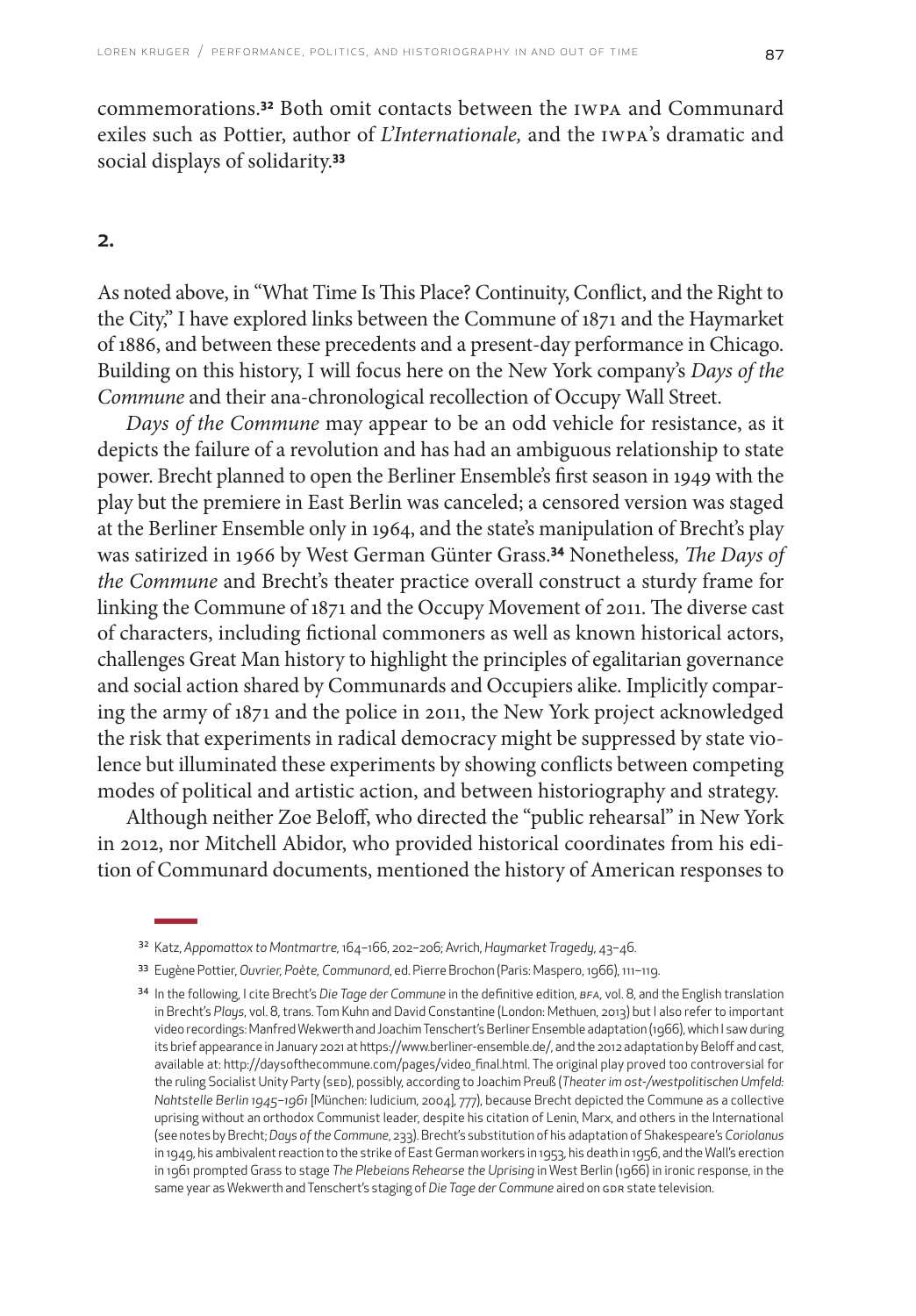the Commune, their collocation of Brecht's play and Occupy Wall Street recalled multiple temporalities of living and thinking with the Commune, the political legacy of egalitarian governance, the social legacy of solidarity with working and unwaged people burdened by debt, and the cultural legacy of performance in acts of reclamation as well as revolt, in particular the reclamation of public places such as parks that have been privatized in cities around the world. Occupy Wall Street emerged into public view with the assembly on 17 September 2011, a decade after the attack on the World Trade Center, in Zuccotti Park, a privately-owned parcel of land near Wall Street, but activists noted precedents elsewhere such as Cairo's Tahrir Square, occupied in January 2011. In New York, the *Bloombergville* erected at Broadway and Park Avenue in June protested then-mayor Michael Bloomberg's austerity budget as the Hoovervilles had protested President Hoover's stingy response to the Great Depression (from the 1929 crash to his ouster in 1932).**<sup>35</sup>**

The acts of renaming Zuccotti Park as Liberty Plaza and occupying streets in the financial district highlighted the politics of time and place, the history of inequality in the US, and the expropriation of capital by the wealthiest 1% abetted by speculation that provoked crashes in 1929, 1989, and 2008, to name but a few. While only one of the collections of eye-witness accounts of and commentary on the Occupy movement uses *Commune* to describe the movement's decision-making assembly, the late anarchist anthropologist David Graeber saw the Occupiers as heirs to historical uprisings like protests against the Red Scare, aka the Palmer raids, as well as heralds of the future.**36** Like the Communards, the Occupiers "did not disappear" after their brief spell in the limelight ended with police reoccupation. Rather, this setback prompted action on the "politics of mutual aid, solidarity and care" and evaluations of long-term non-violent resistance; groups incubated in the movement, such as the Debt Collective, "laid the groundwork for long term resistance to finance capital."**37** This resistance grew in 2021 with rent strikes and the occupation of empty houses by people whose precarity was exacerbated by the COVID-19 pandemic, impossible debts, and the unwillingness of the rich to contribute to public wellbeing.**<sup>38</sup>**

<sup>35</sup> Writers for the 99%, *Occupy Wall Street: The Inside Story of an Action that Changed America* (Chicago: Haymarket Books, 2012), 205–206. The publisher highlights the link between the Haymarket and Commune in the nineteenth century and Occupy Movements in the twenty first.

<sup>36</sup> An unsigned section title in Kate Khatib et al., *We Are Many: Reflections on Movement Strategy from Occupation to Liberation* (Oakland: AK Press, 2012), 88; David Graeber, afterword to *We Are the Many,* 426.

<sup>37</sup> Graeber, afterword in Khatib et al., 427, 426, 427. A partial list of organizations concludes *Occupy Wall Street,* 213–217; for work inspired by David Graeber, *Debt: The First 5,000 Years* (New York: Melville House, 2011), see Astra Taylor, *Can't*  Pay, Won't Pay: The Case for Economic Disobedience and Debt Abolition (Chicago: Haymarket Books, 2020).

<sup>38</sup> See Gene Sharp's *Dictionary of Power and Struggle: Language of Civil Resistance in Conflicts* (New York: Oxford University Press, 2012) and the research led by Erica Chenoweth, *Civil Resistance: What Everyone Needs to Know* (New York: Oxford University Press, 2021), whose analysis of twentieth and twenty first century movements demonstrates the greater efficacy of non-violent as against violent resistance to authoritarian or would-be authoritarian regimes.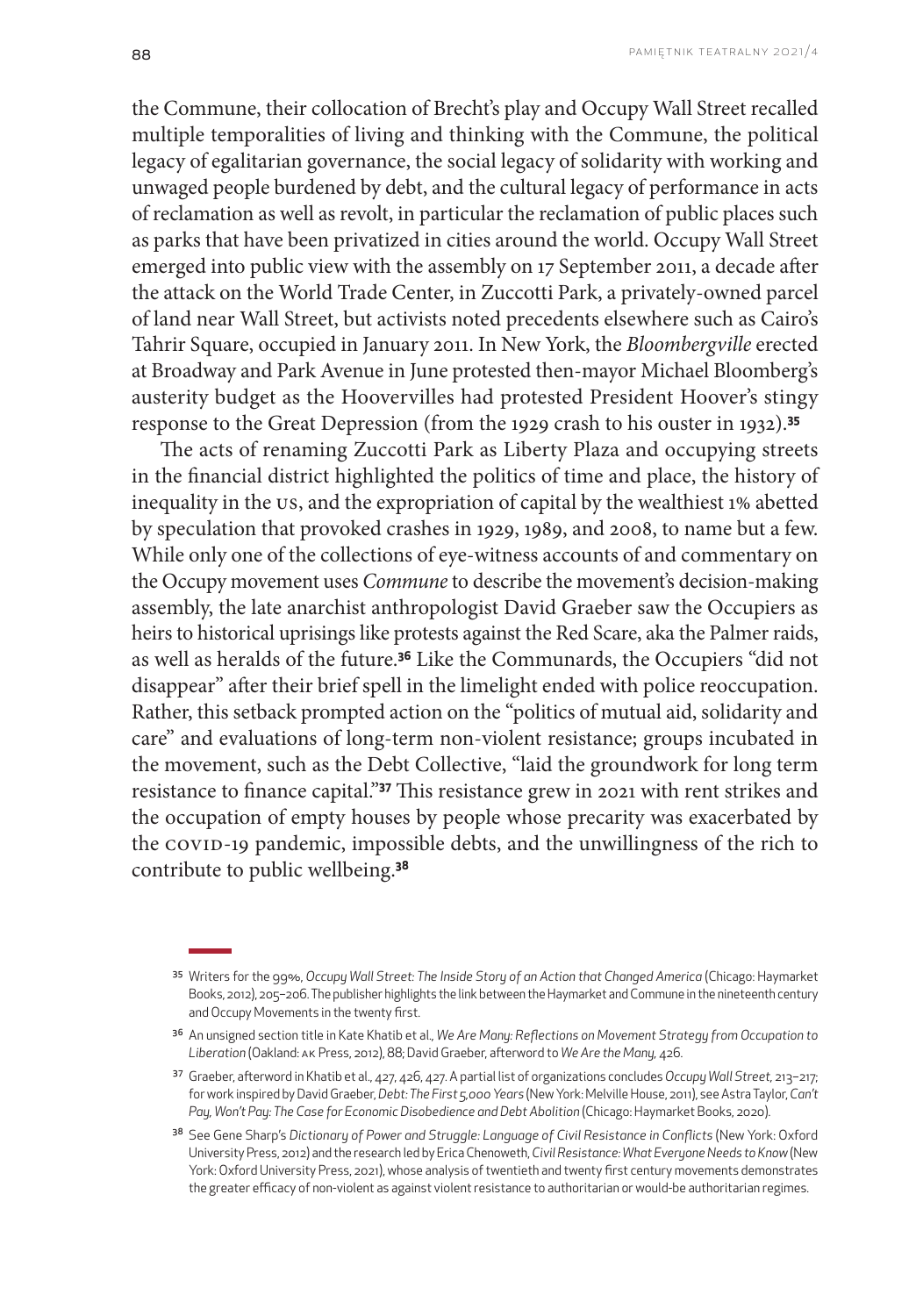Inspired by the resonance between the Commune and the Occupy movement, Beloff assembled a company for a public rehearsal of *Days of the Commune*. On weekends from 3 March to 27 May 2012, the company staged one scene a day at different locations. This strategy enabled gatherings to be held without the city permits that would be required for planned assembly near sensitive sites, such as the recently cleared Zuccotti Park or the Federal Reserve Bank.**39** Beloff cast a changing roster of actors from South and North America and Europe, some professional performers, some thespian aspirants, some from other fields such as health care or music, whose participation depended on their everyday schedules rather than any attachment to individual roles. In keeping with Brecht's notes on lay theater (*Laientheater*)—theater by non-professionals or working people (*amateur* implies the leisure class)—which suggest that lay performers can more flexibly test new forms of conduct (*Verhalten*) than professionals beholden to institutional norms, this practice suggested that informal rehearsal allowed more room for critical engagement.**40** Moreover, even if Brecht's list of characters omitted women like Michel and Dmitrieff, the New York rehearsal highlighted their agency with women playing roles that Brecht wrote for men. Flexible casting prompted collaborative direction and improvisation that could respond to any confrontation on site with mental and physical agility, and thus push to the limits the fusion of rehearsal, experimentation, and testing encapsulated in *Probe*, rehearsal that is also a search for models of just action.**<sup>41</sup>**

While Beloff did not directly cite Brecht's argument that good lay theater redefines artistic quality as well as social conduct, her experiment followed Brecht by tailoring "pleasure to our measure," repurposing historical style to represent current conflicts. Costume designer Emily Munro's variations on plebeian dress were, like Beloff's sketches of Commune tableaux, inspired by the red, white, blue, and occasionally yellow of period lithographs.**42** Some performers in New York wore custom-made costumes sporting primary colors, others street clothes featuring black, brown, white, or other neutral shades; this juxtaposition of past and present avoided historicist disguise of the sort that Marx dismissed as a retreat. Actors signaled fictional roles by announcing the character's name in red on a cardboard lanyard hanging from their necks, and historical roles by wearing a white card crown bearing a sketch in black ink based on a known portrait with

<sup>39</sup> Beloff made this point when introducing the video at the University of Chicago, May 17, 2013.

<sup>40</sup> Brecht, *BFA*, 22:592; *Brecht on Theatre*, 210.

<sup>41</sup> Bloch, *Prinzip Hoffnung,* 1:483; *Principle of Hope*, 1:416, does not cite Brecht but his *Probe* alludes to Brecht's use of *Versuch* (experimentation) as well as *Probe* (rehearsal).

<sup>42</sup> For Brecht's phrase, see *BFA*, 23:290; *Brecht on Theatre*, 256, trans. mod. LK. For period prints celebrating the Commune, see Godineau, *La Commune,* 32, 57, 70, 126, 145, 160, and for those against: 107, 135, 150.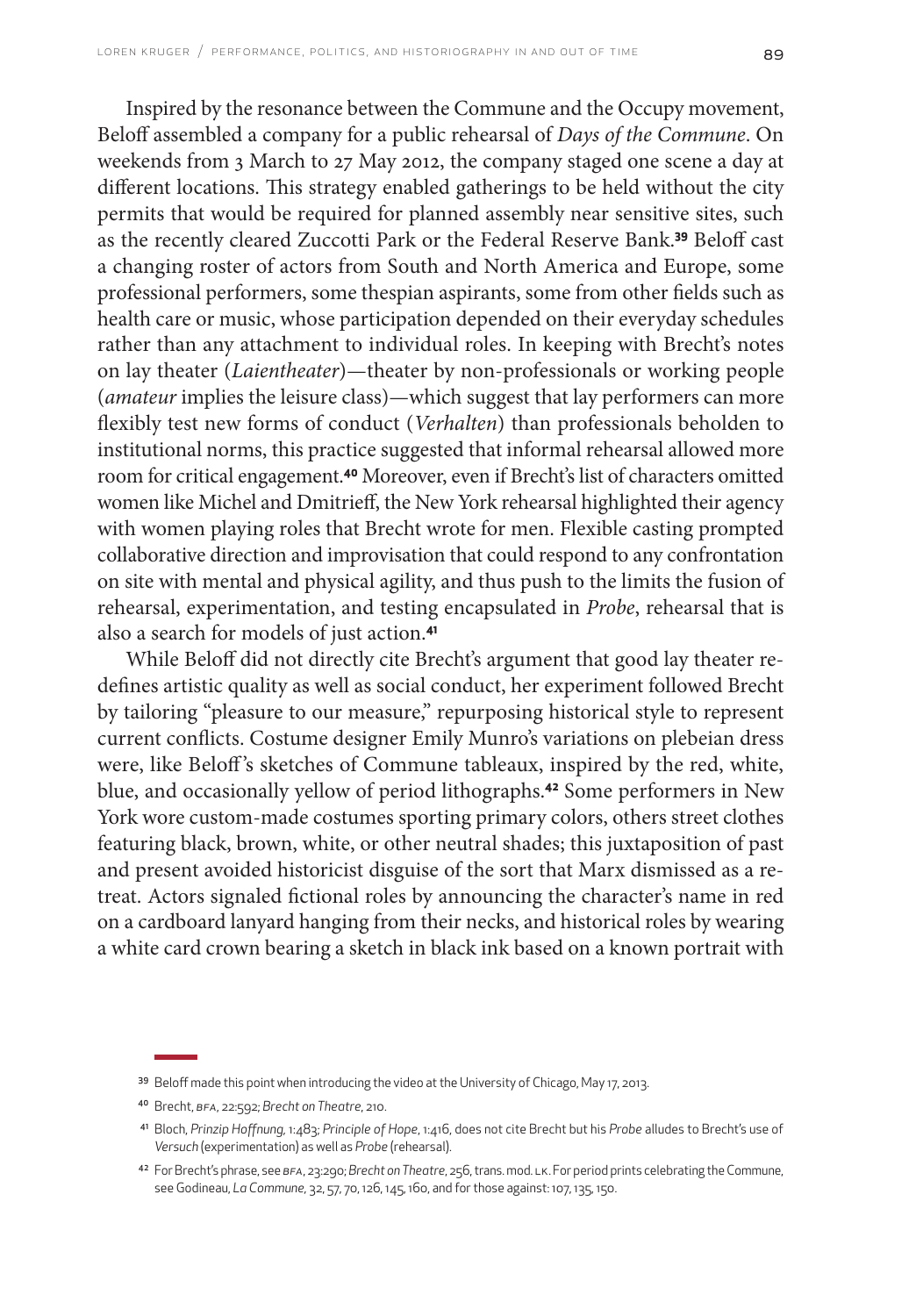the name printed below.**43** Using experimental citation rather than antiquarian mimicry, this mode of impersonation deployed estrangement to represent competing Communard positions, and to attract audiences to their depiction of historical conflicts in the present context, even if people watched only a few scenes.**<sup>44</sup>**

In addition to wearing ana-chronological motley, the company cut and reassembled Brecht's text and moved songs around to foreground links between the 1871 Commune and New York in 2012. Each scene began with a "mic check," shouted in unison to focus attention, followed by Beloff 's announcement of the date and location of the action. Brecht begins scene one at a "little café" in Montmartre near a "National Guard recruiting station" in January 1871 as citizens are protesting the government's plans to capitulate to Prussian demands.**45** The first scene in New York (3 March 2012) began instead outside City Hall with the song *Resolution,* which ends Brecht's fourth scene. *Resolution* comments on the Commune's statement, which Brecht dates to 19 March 1871, calling for tyranny to be upended in the name of solidarity:

Realizing that it is our weakness That enables you to pass your laws We resolve in future to abandon weakness And henceforth to justify our cause

The New York version then skips to verses that highlight topical inequities like housing:

Realizing that you keep us homeless Whilst all around us houses stand unused We have now resolved to put an end to trusts From now every worker will be housed.**<sup>46</sup>**

Juxtaposing Communal solidarity with contemporary struggles for basic needs, this song framed the drama as a historic struggle with present-day ramifications. Sung in the *Sprechstimm*e (talking voice) favored by Brecht's composer Hanns

<sup>43</sup> For Beloff's sketches, see <http://daysofthecommune.com/pages/installation.html>, and for costumes in the performance: [http://daysofthecommune.com/pages/video\\_final.html](http://daysofthecommune.com/pages/video_final.html).

<sup>44</sup> On the history and politics of translating Brecht, see Loren Kruger, "Brecht, Our Contemporary? (Un)timely Translation and the Politics of Transmission," *Theatre Journal* 68, no. 2 (2016): 299–309, https://doi.org/[10.1353/tj.2016.0068](https://doi.org/10.1353/tj.2016.0068).

<sup>45</sup> Brecht, *BFA*, 8:245; *Days of the Commune*, 55.

<sup>46</sup> The first verse: *In Erwägung unsrer Schwäche machtet / Ihr Gesetze, die uns Knechten solln / In Erwägung, daß wir nicht Knecht sein wolln*—and the third—*In Erwägung, daß da Häuser stehn/ Während ihr uns ohne Bleibe laßt / Haben wir beschlossen, dort einzuziehen / Weil es uns in unsern Löchern nicht mehr paßt* (Brecht, *BFA,* 8:269). Produced by Abidor with German speakers in the cast, the New York translation of this song is more compelling than the published one; see *Days of the Commune*, 79.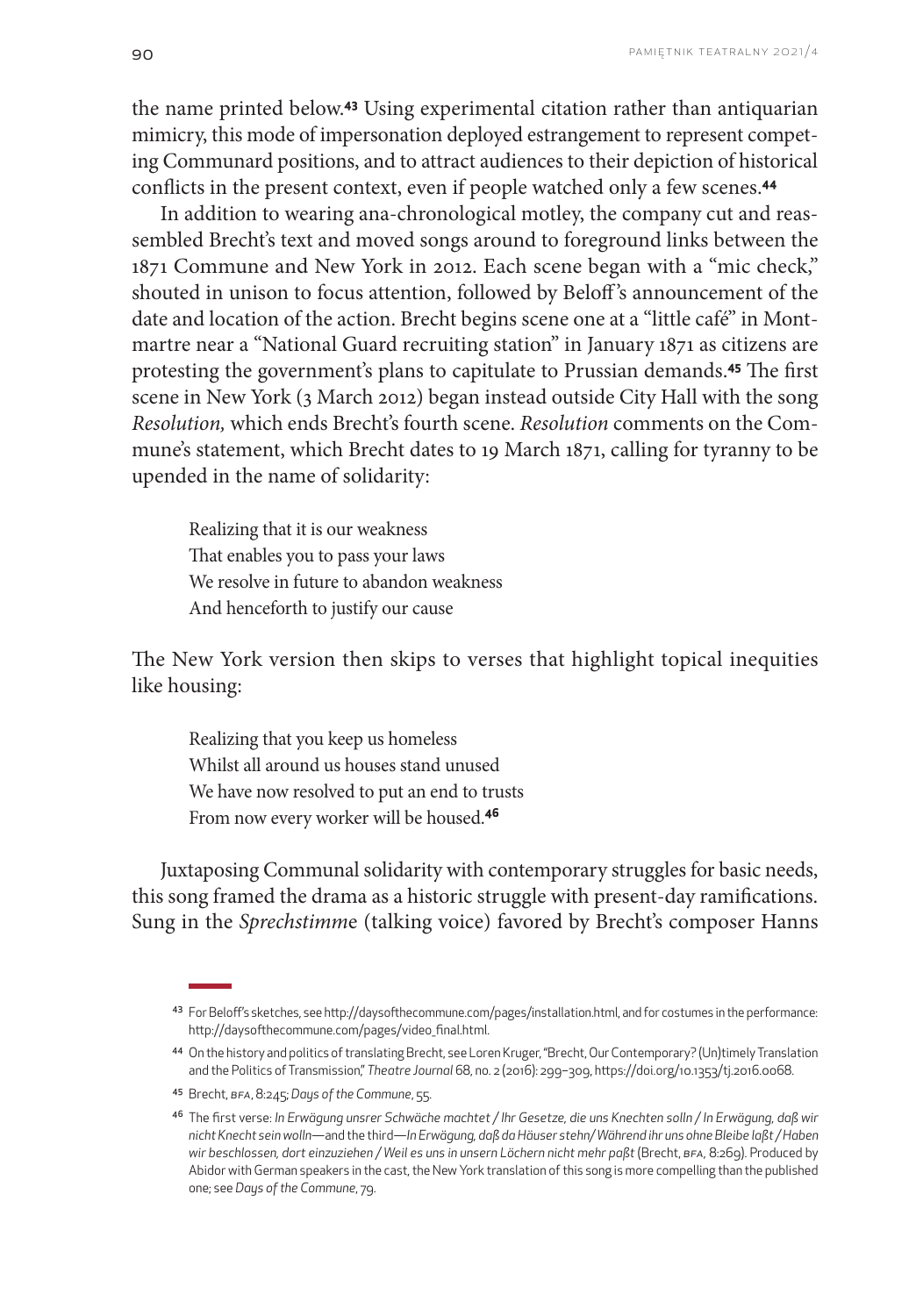Eisler, it set up the opening speech, where women protest Thiers's attempt to bribe Parisians with bread to accept surrender. This scene then led to the protests at City Hall (*Hotel de Ville*)—originally Brecht's third scene—to reinforce collaborative agency on the street with New York City Hall in the background, before proceeding to Brecht's first scene, in which fictional workers and National Guards confront a fat cat in a fur coat, a scene that would without this frame begin the play with a private discussion rather than public debate.

The company made other changes to highlight the historical significance of the Commune as well as its relevance today. Sc. 3 in New York (20 March 2012) was set not on 19 March but on 27 *February* 1871, which does not figure in the published play but was historically the day after Thiers arranged a draft treaty with Bismarck.**47** The scene as performed still showed the cannon, but focused on the Paris Guard's movements before the declaration of the Commune in March, and warnings of the army advancing on Paris, using the song that Brecht had much later—at the end of sc. 11, just before Easter 1871, at which point Communards were still debating how to meet the threat from Versailles.

All of us or no-one. Nothing—or the lot One man cannot make things better . . . All of us or no-one. Nothing—or the lot.**<sup>48</sup>**

Moved earlier in the play, this song signaled in advance the end of the Commune, while the refrain *All of us or no one. Nothing—or the lot* reinforced the importance of the solidarity that inspired the Occupiers and continues to move successor movements like the Debt Collective. The next verse reminded the beaten (*Geschlagener*) and the lost (*Verlorener*) that collectives acting in solidarity can achieve freedom despite the odds.**<sup>49</sup>**

*All of us* returned at several points in this production to set up key scenes. Singing in English, the company opened the first Commune delegate meeting (sc. 7a; 28 March 1871 / 29 April 2012) framed by banners calling for freedom of speech and for laws mandating equality, which would, in words attributed to Internationalist Eugène Varlin—create "a republic that will give back to the workers the *means of production* (*Arbeitszeug*) and so realize political freedom through social equality."**50** The song also framed the meeting on April 2 (Brecht's sc. 8), after a dawn attack from Versailles, between Charles Beslay, the oldest

<sup>47</sup> Abidor, *The Communards*, 8.

<sup>48</sup> The verse in German—*Sklave, wer wird dich befreien? / Die in tiefster Tiefe stehen / Werden, Kamerad, dich sehen / Und sie werden hörn dein Schreien: / Sklaven werden dich befreien*—is followed by the refrain: *Keiner oder alle. Alles oder nichts. / Einer kannt sich da nicht retten. / Gewehre oder Ketten / Keiner oder alle. Alles oder nichts* (Brecht, *BFA*, 8:307).

<sup>49</sup> Brecht, *BFA*, 8:307.

<sup>50</sup> Cf. *Arbeitszeug* (Brecht, *BFA*, 8:283); and "tool" in *Days of the Commune,* 93.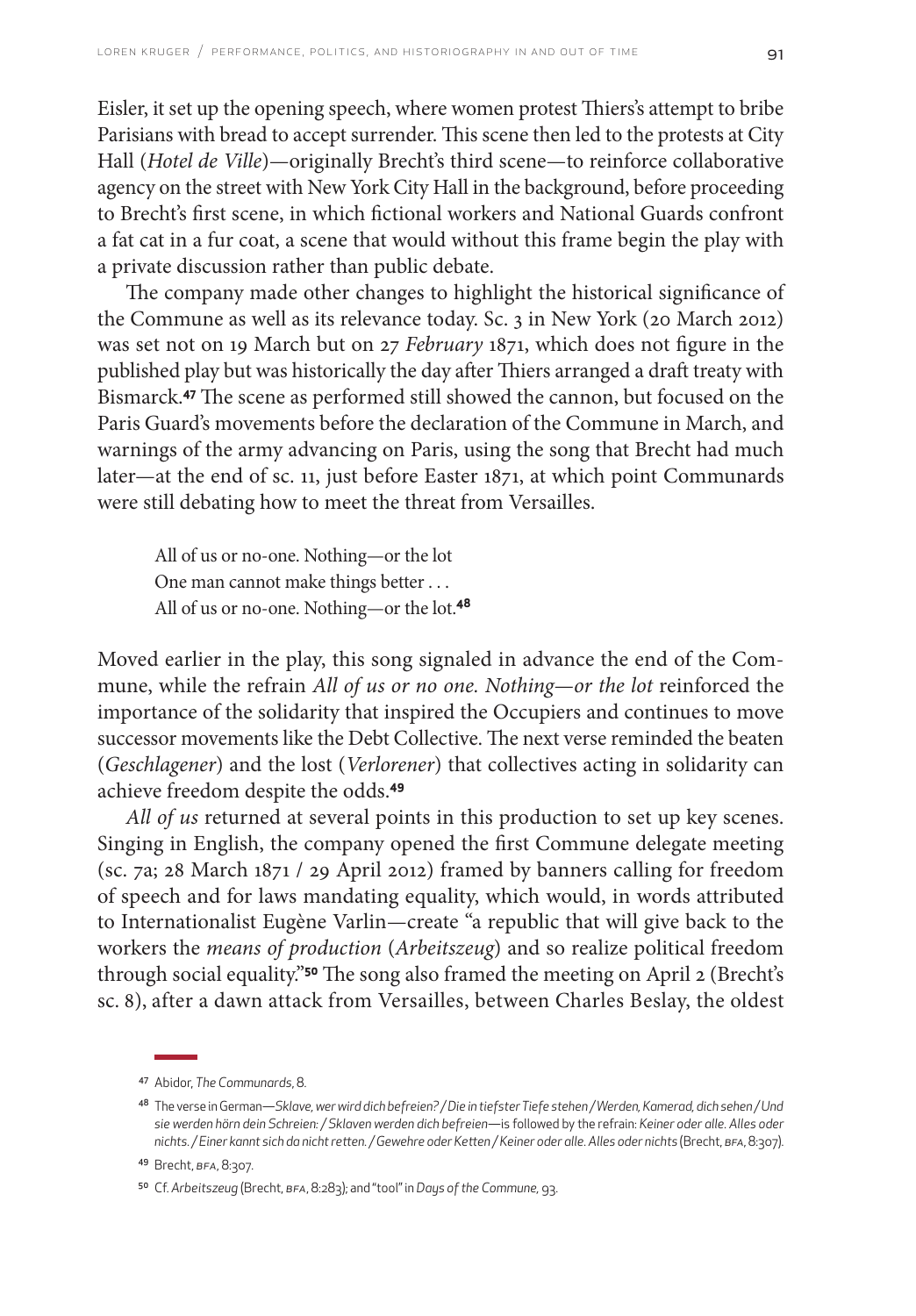delegate—a veteran of the 1830 revolution—and the Governor of the Bank of France. At this crucial meeting, the Bank's Governor deflected Beslay's request for funds to pay the National Guard and government workers after scheming to send money to Versailles.**51** Abidor, who was likely responsible for expanding the resonance of *Arbeitszeug* from "tools" in the published text to "means of production" in the performance to signal the revolutionary potential of labor *power*, sang the refrain in German, perhaps as a nod to Marx and Engels who argued, following witnesses like Michel, that the Commune's failure to nationalize the Bank, even more than the reluctance to attack Versailles, was the fatal omission that doomed the revolution.**52** This translation added an extra dimension to his subsequent presentation of Beslay's polite but ineffectual request for money to sustain the Commune. The solidarity refrain—*All of us or no-one*—returned to frame the final sequence in New York, with Abidor and German-speaking Marie Weigl leading the chorus. Weigl held a red flag in a stance that recalled Helene Weigel in Brecht's *Mother* (Berliner Ensemble 1951) where her character led a May Day march that ended in violent police retaliation.

Beloff 's staging of *Days of the Commune* in springtime, which became all the more verdant as the plot darkened, sharpened the contrast between defeat and hope, even as the revised version accelerated the Commune's collapse. Where Brecht had distinct scenes—sc. 11 (at City Hall), the original location of the song *All of us*, sc. 12 (set in April), and sc. 13 (Place Pigalle, in May)—the New York performance had scene 11 plot the end of the Commune in five closely sequenced parts, from 11a on 20 May 1871 / 12 May 2012, to sc. 11e in Bloody Week (23 May 1871 / 26 May 2012). This concentration foregrounded not only the approach of the end but also debates about causes and consequences, which highlighted the difficult and necessary task of crafting solidarity, in contrast to the orthodox Leninist defense of violent revolution led by a Party, which Manfred Wekwerth pushed in the Berliner Ensemble staging.**53** The cast list for his 1964 staging omitted the corresponding historical characters, making it difficult to follow the debates. Educated viewers might still read the casting of Brecht's son-in-law, Ekkehard Schall,

<sup>51</sup> Michel, *La Commune*, 199; corroborated by Rougerie, *La Commune,* 68.

<sup>52</sup> On the Commune's failure to nationalize the Bank of France, see Michel, 176–179, and Engels, introduction to Marx, *On the Commune,* 30.

<sup>53</sup> Joachim Tenschert co-directed this production but Wekwerth, as a member of the ruling SED and later its Central Committee, was likely responsible for the orthodox Marxist-Leninist line on the Commune. Barnett notes that Wekwerth added orthodox commentary diminishing the Commune as an untimely rehearsal of revolution; David Barnett, *History of the Berliner Ensemble* (Cambridge: Cambridge University Press, 2015), 181–183,<https://doi.org/10.1017/CBO9781107446540>. The video added a speech that does not appear in Brecht or the historical record, in which Langevin thanks German Socialist August Bebel on behalf of the "European proletariat," followed by a standing ovation; this slant unbalances Brecht's more realistic defense of the play's "Marxist *points* of view" (emphasis added) and his mediation between "irony against the West" and "against the East" in a 1949 letter to translator Eric Bentley; Brecht, *BFA*, 29:561.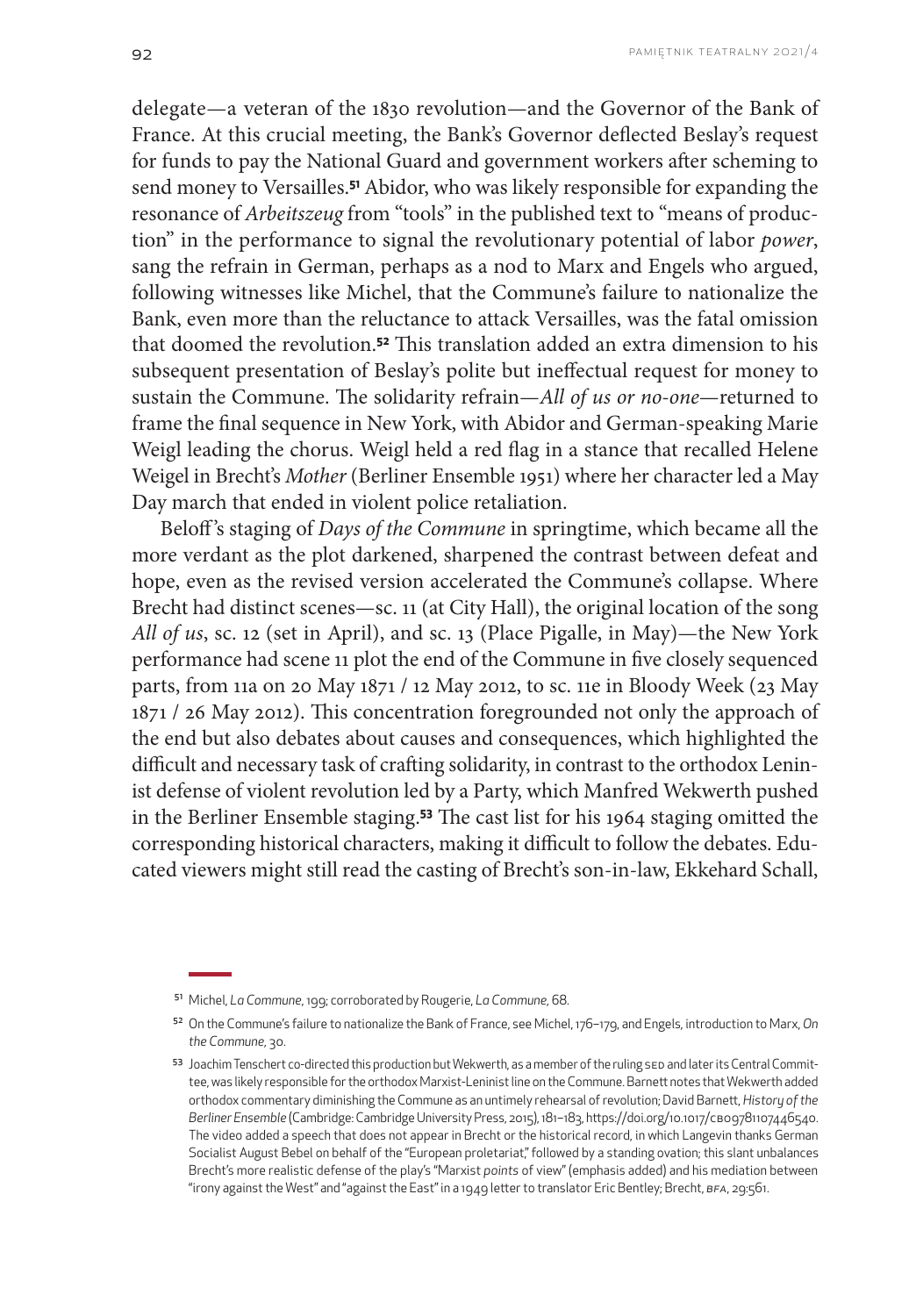as firebrand Raoul Rigault to mean that Wekwerth's version endorsed Rigault's "terror against terror," which would have launched a reprisal against Versailles.**<sup>54</sup>**

In contrast, the New York company enhanced Brecht's candid dramatization of Communal conflict. Their sequence of vignettes under scene 11 started with Charles Delescluze (Jay Dobkin) opening a debate about the best defense against the army, which had already entered Paris by mid-May. Like Beslay, Delescluze drew on experiences of the 1830 and 1848 revolutions as well as the Jacobin preference for street barricades rather than military attacks, even though he had to concede that barricades could not halt the movement of troops on the boulevards that Louis Bonaparte had built in the 1850s. Against Delescluze, there were calls for reprisals by an unnamed woman (Weigl), speaking on behalf of hundreds, demanding an all-out assault on Versailles. These were seconded by fiery delegates played by seasoned actors shouting down quieter voices calling for restraint. The proponents of reprisals included Varlin—whose forceful portrayal by Joy Kelly drew attention to Brecht's omission of the women who were present, such as Michel.**55** Greg Mehrten as Rigault argued for terror against the enemy, which had killed Communard prisoners, but also updated Brecht as an ana-chronological critique of the *Wall Street Journal* for exploiting freedom of speech to spread anti-labor propaganda.

Although sc. 11b (21 May 1871 / 19 May 2012) copied the first part of Brecht's sc. 12 at the Place Pigalle barricades, the company signaled the Commune's international legacy with a song that Brecht did not write but which he would have known: Eisler's multilingual *Lied der Einheitsfront / Song of the United Front*, whose English verse goes:

And just because he's human / he doesn't like a pistol to his head He wants no servants under him / and no boss over his head Then left right left / then left right left / to the worker we must go March on to the workers' united front, for you are a worker too.**<sup>56</sup>**

Like *All of us—or no-one*, this song emphasized solidarity, setting the scene*—*a scene in which people of all ages built barricades on the night of 21–22 May, when 130,000 troops infiltrated Paris.**57** Set on this night, sc. 11c returned to Brecht's sc. 11a, the conversation between Commune delegate Pierre Langevin

<sup>54</sup> Brecht, *BFA*, 8:306; *Days of the Commune,*115.

<sup>55</sup> Michel, *La Commune*, 285.

<sup>56</sup> For the *Song of the United* [aka Popular] *Front,* see *Songs of the Spanish CivilWar* [1962] (Washington, DC: Smithsonian Institution, 2014), sung in Spanish, English, German and French—in that order—by Brecht's associate Ernst Busch, who was in Spain with the International Brigades in 1936. Beloff's company changed Busch's refrain 'go left two three' to the more idiomatic "go left right left."

<sup>57</sup> Rougerie, *La Commune,* 115.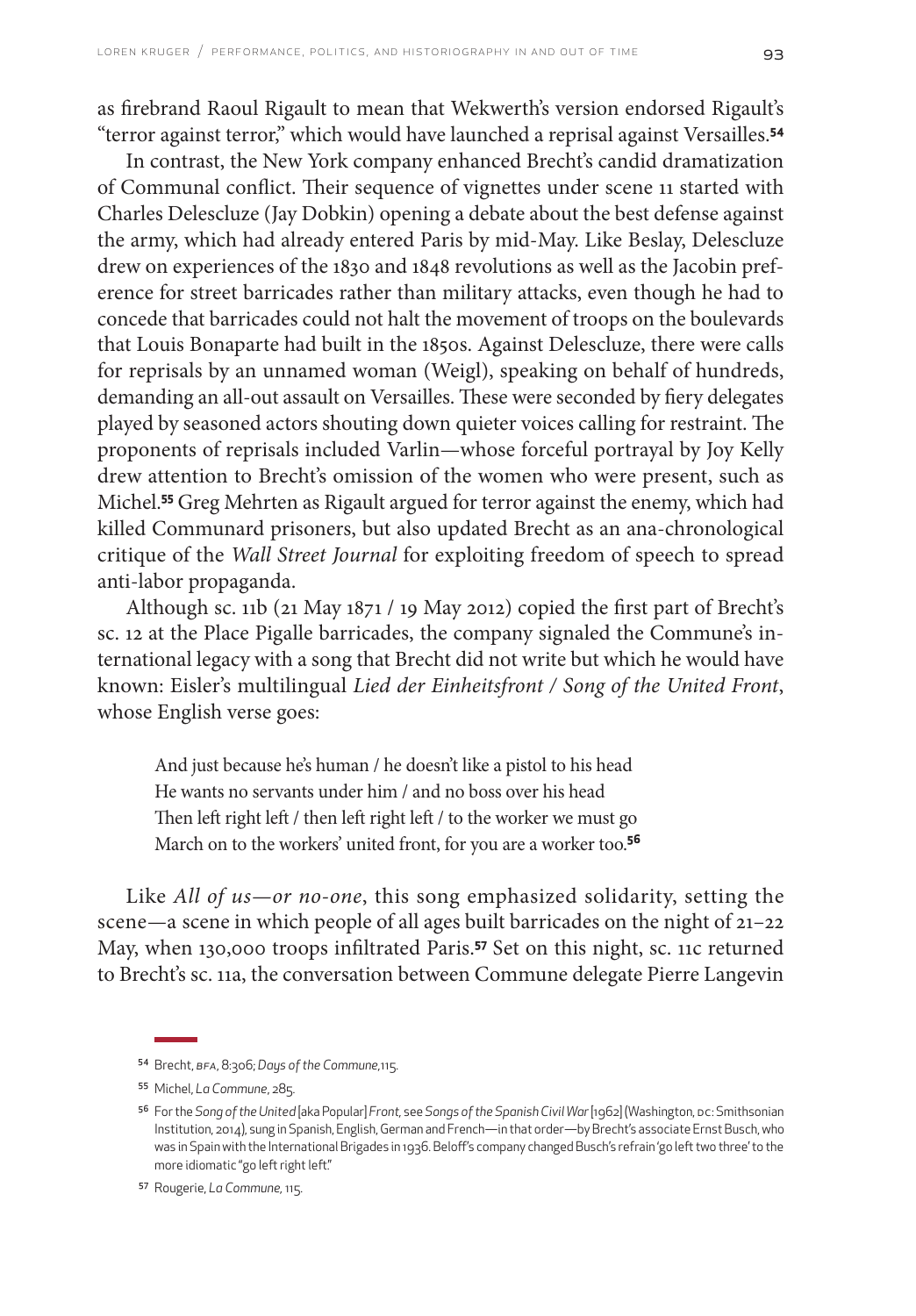and teacher Geneviève Gericault, the latter regretting the Commune's failure to march on Versailles and other disappointments, the more poignant for being staged here *after* Langevin and Geneviève's debate in the emptied City Hall.**58** Although Langevin, played by Abidor, appeared in New York as a fictional character identified with a red name-tag, Brecht based the character on actual worker-delegate Camille-Pierre Langevin, who functioned as a crucial link between well-known historical actors and the many commoners whose names have been forgotten.**<sup>59</sup>** In New York, the dialogue between historical and fictional characters began with another song with worldwide resonance, *L'Internationale,* whose author is said to have composed this anthem to the "wretched of the earth" on the Paris barricades in May but fled to the US after the Commune collapsed.**60** The scene ended as New York police sirens unexpectedly sounded behind Abidor, who argued, as Langevin did, that the liberal freedoms encapsulated in the slogans behind him—freedom of assembly, speech and the press—failed to help the majority secure resources to aid their fundamental right to live, since they did not own the means of production or the capital, locked in banks. Although Abidor spoke Brecht's lines, this speech recalled not only Marx but also the Occupy members that critiqued the expropriation of the people's money by the 1% and the debt and other constraints inflicted on the 99%, despite their nominal freedom to choose their employment.**<sup>61</sup>**

At the end of this sequence, sc. 11e (roughly Brecht's sc. 13) opened with an extended preface from Beloff about the state of siege (*Notzustand*) on 23 May, the neighborhood defense being swamped by blood, and the urge to sing silenced by slaughter. Whereas previous scenes had featured actors sometimes reading a recently revised script in a manner that highlighted the processes of rehearsal and estrangement, this climax elicited acting that drew the audience into the dénouement, as actors in the neighborhood defense fell to simulated gunfire, even if the scene could not capture a massacre in which 10,000 citizens died in a city of a million.**62** After this moment of pathos, however, the last scene (28 May 1871 / 26 May 2012) hit a sober note. Brecht's dialogue opens with Thiers and his associates viewing the carnage "from the walls of Versailles"—and ends with Thiers's final words "mesdames, messieurs . . . France is yours."**63** Actors representing Thiers and allies stood on the ramparts*—*marked by a *Versailles* sign in Bourbon blue and gold rather than Commune red*—*of Fort Hamilton in Queens, with a view of Manhattan, and cheered the gunfire as though it were a fireworks display, but this

<sup>58</sup> For the published dialogue, see Brecht, *BFA*, 8:300; *Days of the Commune,* 110.

<sup>59</sup> Gerhard Fischer, *The Paris Commune on the Stage: Vallès, Grieg, Brecht, Adamov* (Frankfurt am Main: Peter Lang, 1981), 87.

<sup>60</sup> For *L'Internationale*, see Pottier, *Ouvrier, Poète, Communard*, 101; for his response to US exile, 105–127.

<sup>61</sup> See Graeber, *Debt*; Khatib et al., *We Are Many;* and Writers for the 99%, *Occupy Wall Street*.

<sup>62</sup> Rougerie, *La Commune,* 118

<sup>63</sup> Brecht, *BFA*, 8:316, 317; *Brecht on Theatre*, 126.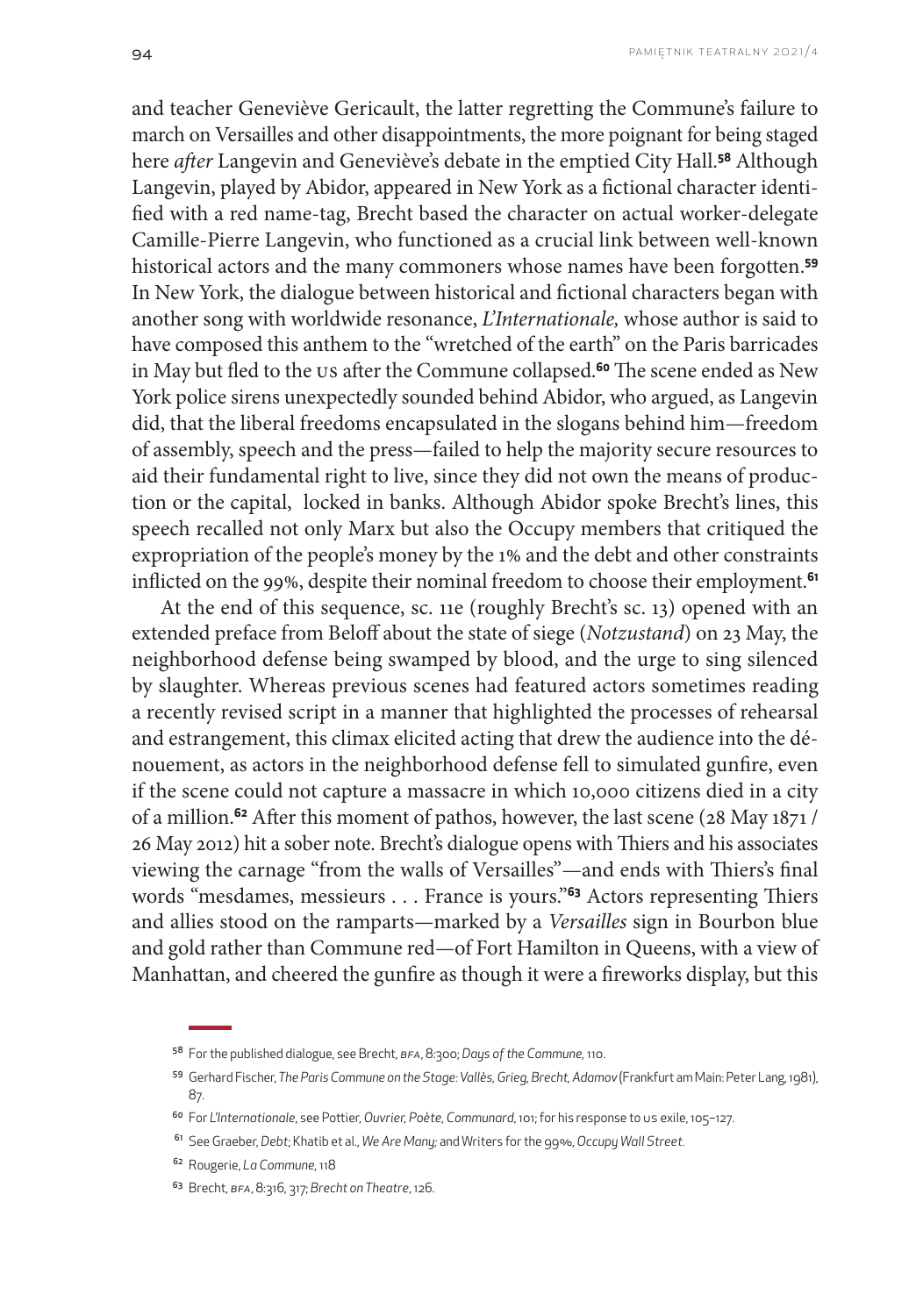scene ended before Brecht's with "and Paris will soon be completely at peace" with Petro Gonzalez as Thiers injecting sarcasm to capture Brecht's *Pazifizierung* (pacification). The field emptied out to allow the actors to fetch their Communard signs and return for one more rendition of *All of us—or no-one*, hinting at "Communes yet to come."

This prospect of Communes yet to come could not be sure to undo the violent suppression of the 1871 experiment. Nor can drama alone counter the threat of violence against current civil resistance to abusive state power or to the structural marginalization of the majority from accessing wellbeing, in part by laws favoring the 1% or by ideologies of "free enterprise" that blame the excluded instead of those that deprive them of public goods. Although this company, their contemporaries in the Occupy Movement (such as Astra Taylor), and others who analyze and advocate civil resistance (such as Graeber, Gene Sharp, and Erica Chenoweth), do not cite Bloch, his *hope as principle* offers a guide for writing and staging history in anticipation of changes, and thus offers a resonant coda rather than emphatic conclusions that Brecht, like Bloch, would have seen as premature. Both inherited Marx's skeptical regard for ready-made utopias and Nietzsche's critique of passive historiography. In an as yet untranslated essay, Bloch argued that "hope is not willful optimism" (*sträflicher Optimismus*), which would deny the difficulties of the present and future, but rather critical preparation for the potentials as well as pitfalls of the not yet, the unfinished struggle that "points to utopia" with sober understanding of persistent contradictions and disappointments.**64** Bloch's reading of Brecht's staging of struggle is sharpened by the *Probe,* the rehearsal that is also a test, but it also requires endurance and hard, undramatic work behind the scenes.**<sup>65</sup>**

Bloch's idea that "hope" is a principle that should govern recollection of the past, and anticipation of the future, might seem untimely in a "world in tumult," as Carr described the post-World-War II era (and, indeed, we could also apply that idea to the present moment in 2021).**66** Nonetheless, Bloch argues that hope, as opposed to (over)confidence (*Zuversicht*), "would not be hope" if it did not acknowledge the risk of "disappointment" while looking forward to the not yet achieved.**67** Echoing Marx and Engels's *Manifesto of the Communist Party,* and perhaps also Max Weber (whose conception of de-enchanting (*Entzauberung*) the world in order to pave the way for progress illuminates ways forward even in disappointment or disenchantment (the common mistranslation of *Entzauberung*), Bloch casts "sober eyes" on the struggle for a social transformation that has not yet

<sup>64</sup> For "willful optimism," see Bloch, "Jules Verne statt Karl Marx?," in Traub and Wieser, *Gespräche mit Ernst Bloch*, 154 (trans. LK); for "points to utopia," *Prinzip Hoffnung*, 1:360; *Principle of Hope,* 1:309.

<sup>65</sup> Bloch, *Prinzip Hoffnung*, 1:483; *Principle of Hope,* 1:416.

<sup>66</sup> Carr, *What Is History*, 209.

<sup>67</sup> Bloch, *Verfremdungen,* 213; *Literary Essays,* 340.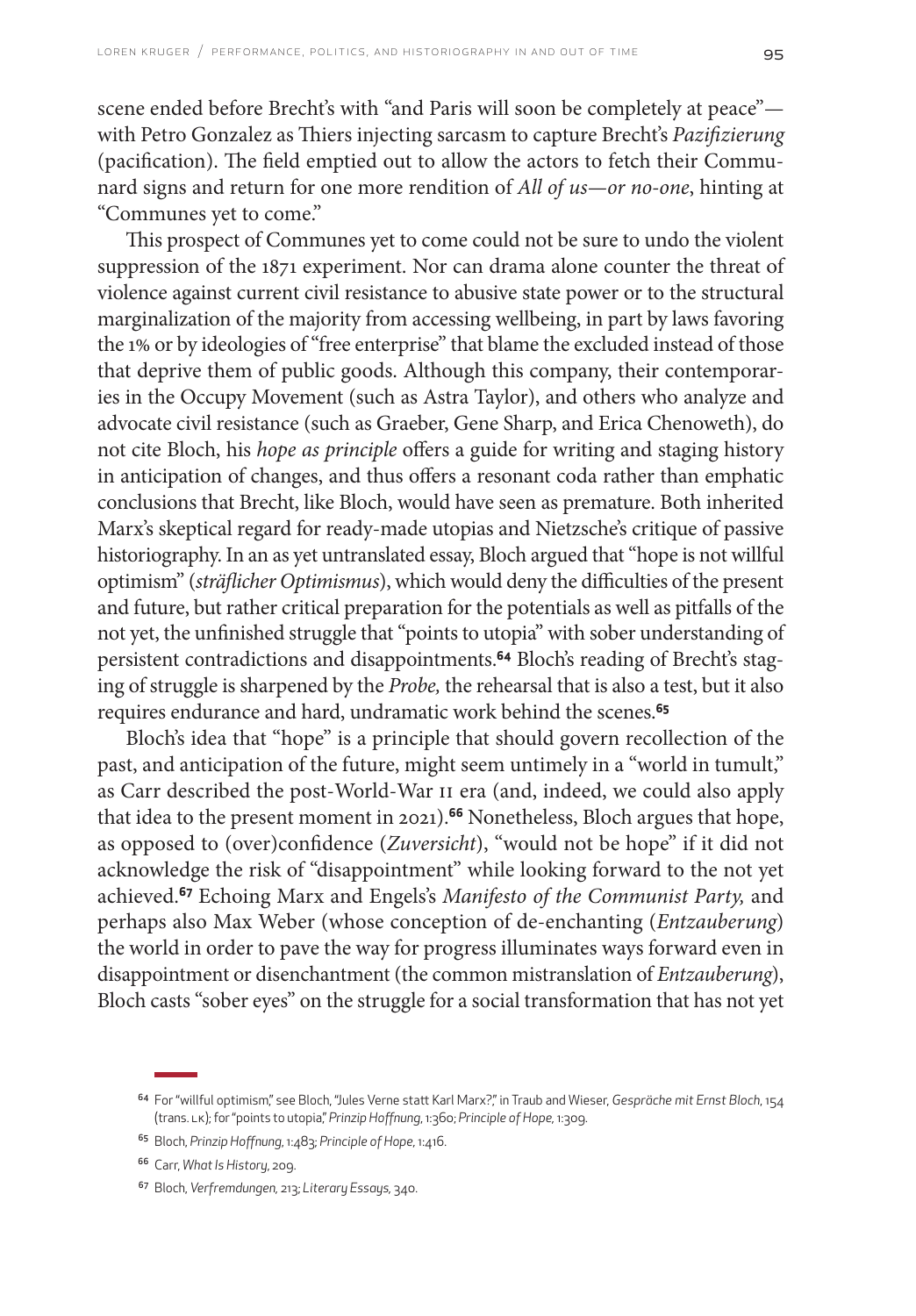been accomplished or even named.**68** Bloch's skeptical regard—combining critique and attentiveness—shows that, contrary to Arnold, Fukuyama, and kin, there is no end to history, no fullness of time. Carr argues that "the belief that we have come from somewhere is closely linked to the belief that we are going somewhere," but Bloch dispels the whiff of metaphysics that might linger in "belief," to stress instead not only the stakes but also the risks of pursuing what is "yet to come."**<sup>69</sup>**

Understanding historiography as an ongoing reckoning with our experience of politics, in and out of time, as well as with potential setbacks, resists the singularity of an irrevocable break with the past that Walter Benjamin saw in the experience of time directed towards "a consciousness of the present which explodes the continuum of history."**70** Rather than "making the meaning of the past depend on some super-rational power," whether God or Party or Benjamin's Angel, history "can be written only by those who find a sense of direction in history."**71** Seeking the "not yet" has animated responses to the Paris Commune of 1871, and helps to explain why an experiment that lasted seventy-two days a hundred and fifty years ago continues to engage the quest—even in the unlikely context of the United States—for Communes yet to come. ■

#### **Bibliography**

Abidor, Mitchell, ed. *Communards: The Story of the Paris Commune of 1871 as Told by Those who Fought for It*. New York: Erythmos Press, 2010. [https://www.marxists.org/](https://www.marxists.org/admin/books/communards/index.htm) [admin/books/communards/index.htm.](https://www.marxists.org/admin/books/communards/index.htm)

Badiou, Alain. *L'être et l'événement*. Paris: Seuil, 1988.

Badiou, Alain. *Being and Event.* Translated by Oliver Feltham. London: Continuum, 2005. Badiou, Alain. *Le réveil de l'histoire.* Paris: Nouvelles Editions, 2011.

Badiou, Alain. *The Rebirth of History.* Translated by Gregory Elliot. London: Verso, 2012. Barnett, David. *History of the Berliner Ensemble.* Cambridge: Cambridge University Press, 2015.

<sup>&</sup>lt;sup>68</sup> Max Weber, "Wissenschaft als Beruf", in *Gesamtausgabe*, eds. Horst Beier et al., vol. I/17 (Tübingen: Mohr, 1992), 87; *Science as Vocation*, trans. Michael John (London: Unwin, 1989), 3. Although the standard translation of the *Manifesto*  has "sober senses" (Marx and Engels, *Manifesto*, 39), the original has *Augen* (eyes) (*Manifest*, 23), the sense organs associated with critical reason. For the links between Weber's *Entzauberung* or "de-enchantment" and "dis-illusion," the first English translation of Brecht's *Verfremdung*, see Kruger, "Brecht, Our Contemporary?," 308–309.

<sup>69</sup> Carr, *What Is History*, 152.

<sup>70</sup> Walter Benjamin, "Eduard Fuchs, der Sammler und der Historiker," in *Gesammelte Schriften*, vol. 2: *Aufsätze, Essays, Vorträge* (Frankfurt am Main: Suhrkamp, 1980), 468; "Eduard Fuchs: Collector and Historian," trans. Knut Tarnowski, in *The Essential Frankfurt School Reader*, eds. Andrew Arato and Eike Gebhardt (New York: Continuum, 1982), 227. Although Benjamin's view of dialectical materialism as a means of revelation through "exploding the continuum" may have provoked Bloch's skeptical response to messianic history, Benjamin's concept *Dialektik im Stillstand* (dialectic *at rest*, rather than "at a standstill") and his emphasis on the present's demands on history show nonetheless that he, like Bloch, learnt from Marx as well as Nietzsche, even if his Angel faces backward to catastrophe rather than forward to hope, to follow the dialectic between "has been" and "not yet" which may yet open a way to transforming the world.

<sup>71</sup> Carr, *What Is History*, 176.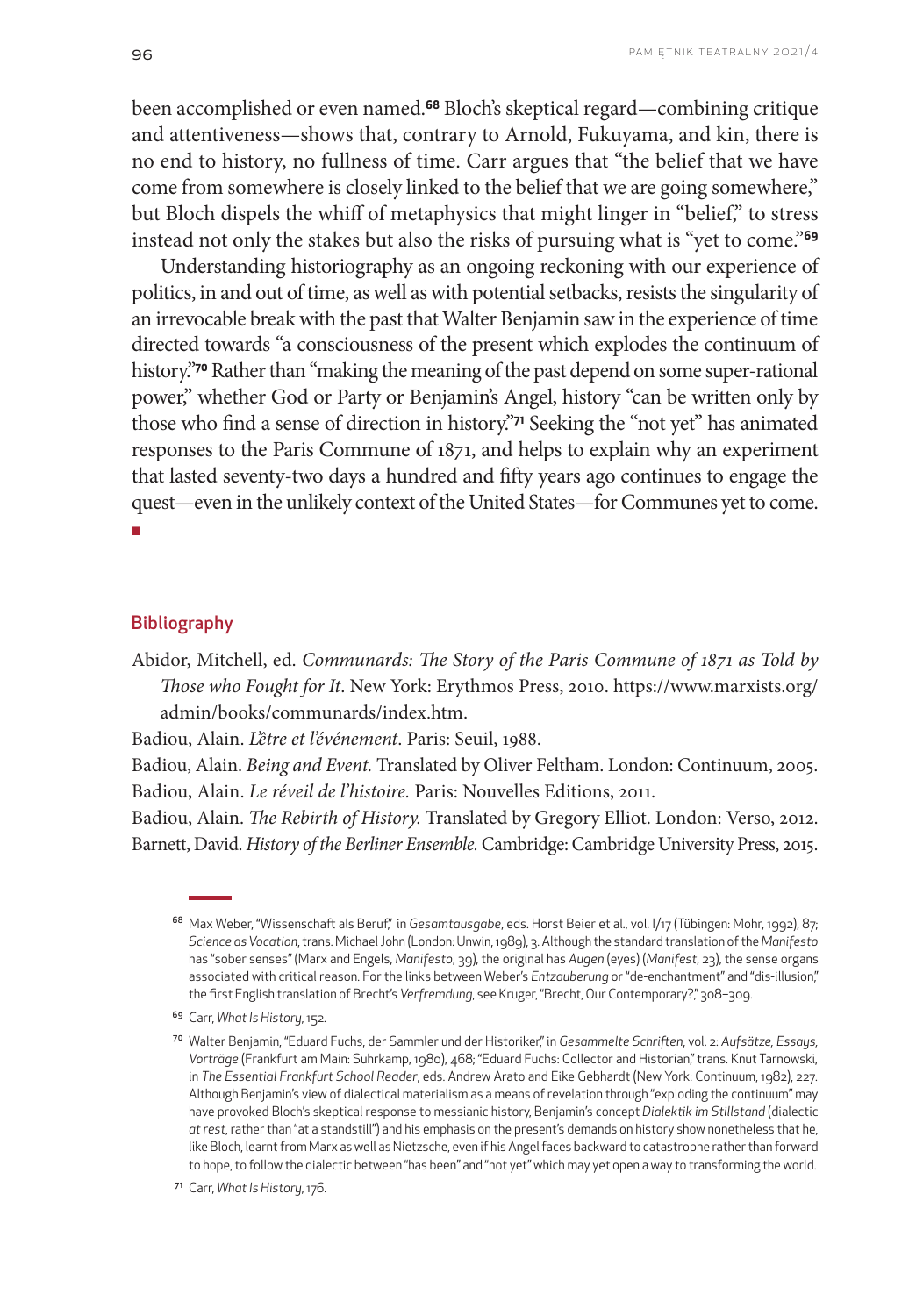- Barthes, Roland. *Comment vivre ensemble: Cours et séminaires au Collège de France (1976–1977)*. Paris: Seuil, 2002.
- Barthes, Roland. *How to Live Together: Novelistic Simulations of Some Everyday Spaces*. Translated by Kate Briggs. New York: Columbia University Press, 2013.
- Benjamin, Walter. "Eduard Fuchs: der Sammler und der Historiker" [1937]. In *Gesammelte Schriften,* vol. 2: *Aufsätze, Essays, Vorträge*, edited by Rolf Tiedemann, 465–505. Frankfurt am Main: Suhrkamp, 1980.
- Benjamin, Walter. "Eduard Fuchs: Collector and Historian." Translated by Knut Tarnowski. In *The Essential Frankfurt School Reader*, edited by Andrew Arato and Eike Gebhardt, 225–253. New York: Continuum, 1982.
- Bloch, Ernst. *Gespräche mit Ernst Bloch*. Edited by Rainer Traub and Harald Wieser. Frankfurt am Main: Suhrkamp, 1975.

Bloch, Ernst. *Das Prinzip Hoffnung.* 3 vols. Frankfurt am Main: Suhrkamp, 1985.

- Bloch, Ernst. *The Principle of Hope*. 3 vols. Translated by Neville Plaice et al. Cambridge, MA: MIT Press, 1995.
- Bloch, Ernst. *Verfremdungen I*. Frankfurt am Main: Suhrkamp, 1962.
- Bloch, Ernst. *Literary Essays.* Translated by Andrew Joron et al. Stanford: Stanford University Press, 1998.
- Bloch, Ernst. *The Utopian Function of Art and Literature: Selected Essays*. Edited and translated by Jack Zipes. Cambridge, MA: MIT Press, 1988.
- Brecht, Bertolt. *Brecht on Theatre*. Revised edition. Edited by Tom Kuhn et al. Translated by Steve Giles et al. London: Bloomsbury, 2014.
- Brecht, Bertolt. "The Days of the Commune." In *Plays,* translated by Tom Kuhn et al., vol. 8, 53–126, 225–237. London: Methuen, 2003.
- Brecht, Bertolt. *Werke: Große kommentierte Berliner und Frankfurter Ausgabe (BFA).* 30 vols. Edited by Werner Hecht et al. Frankfurt am Main: Suhrkamp, 1998–2000.

Carr, E[dward] H[allett]. *What Is History?* New York: Random House, 1961.

- Chenoweth, Erica. *Civil Resistance: What Everyone Needs to Know.* New York: Oxford University Press, 2021.
- Engels, Friedrich. Introduction to Marx, *On the Paris Commune*, 21–34.
- Fischer, Gerhard. *The Paris Commune on the Stage: Vallès, Grieg, Brecht, Adamov. Frankfurt* am Main: Peter Lang, 1981.

Foner, Philip Sheldon, ed. *Autobiographies of the Haymarket Martyrs.* New York: Monad, 1969. Godineau, Laure. *La Commune de Paris par ceux qui l'ont vécue*. Paris: Parigramme, 2010. Graeber, David. Afterword. In *We Are the Many: Reflections on Movement Strategy from* 

*Occupation to Liberation*, edited by Kate Khatib et al., 425–435. Oakland: AK Press, 2012. Graeber, David. *Debt: The First 5,000 Years.* New York: Melville House, 2011

- Gramsci, Antonio. *Lettere del carcere*. Torino: Einaudi, 1971.
- Gramsci, Antonio. *Letters from Prison*. 2 vols. Translated by Raymond Rosenthal. Edited by Frank Rosengarten. New York: Columbia University Press, 1994.
- Grieg, Nordahl. "Die Niederlage" [The Defeat]. Translated by Margarete Steffin. *Das Wort* 3, no. 1: 49–66; no. 3: 50–74; no.4 (1938): 56–81.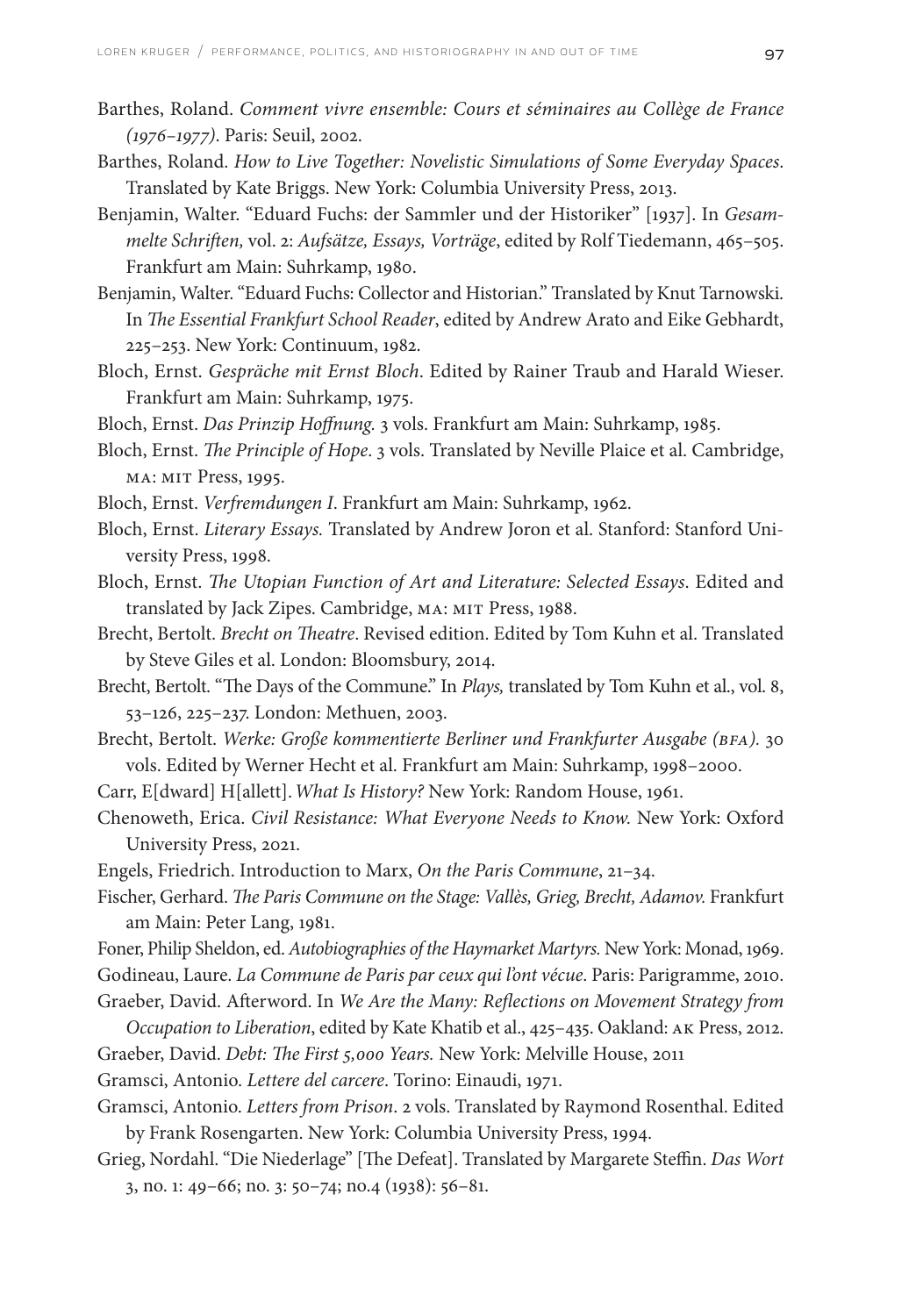- Katz, Philip M. *From Appomattox to Montmartre: Americans and the Paris Commune.*  Cambridge, MA: Harvard University Press. 1998.
- Khatib, Kate et al. *We Are Many: Reflections on Movement Strategy from Occupation to Liberation.* Oakland: AK Press, 2012
- Kruger, Loren. "Brecht: Our Contemporary? (Un)timely Translation and the Politics of Transmission." *Theatre Journal* 68 (2016): 299–309. https://doi.org/[10.1353/tj.2016.0068](https://doi-org.proxy.uchicago.edu/10.1353/tj.2016.0068).
- Kruger, Loren. "*Cold Chicago:* Uncivil Modernity, Urban Form, and Performance in the Upstart City." *The Drama Review* 53, no. 3 (2009): 10–33.
- Kruger, Loren. "Literary? Public? Proletarian: *Öffentlichkeit* and *Erfahrung* among the Haymarket Martyrs." *Telos* 159 (2012): 65–77. <https://doi.org/10.3817/0612159065>.
- Kruger, Loren. "'What Time Is this Place?' Continuity, Conflict, and the Right to the City: Lessons from Haymarket Square." In *The Politics of Space: Theatre and Topology*, edited by Erika Fischer-Lichte and Benjamin Wihstutz, 46–65. London: Routledge, 2013.
- Lefebvre, Henri. *La proclamation de la Commune*. Paris: Gallimard, 1965.

Lenin [Vladimir Ilyich Ulyanov]. "On the Paris Commune" [1911]. *The Militant* 5, no. 12 (1932): 1–2.<https://www.marxists.org/history/etol/newspape/themilitant/1932/no12/lenin.htm>. Lynch, Kevin. *What Time Is This Place?* Cambridge, MA: MIT Press, 1972.

- Mahler, Kathrin Walther. "Wir müssen den 9. Oktober feiern." *Die Zeit*, October 3, 2020: [https://www.zeit.de/kultur/2019-10/deutsche-wiedervereinigung-jubilaeum-friedliche](https://www.zeit.de/kultur/2019-10/deutsche-wiedervereinigung-jubilaeum-friedliche-revolution-ddr-brd)[revolution-ddr-brd.](https://www.zeit.de/kultur/2019-10/deutsche-wiedervereinigung-jubilaeum-friedliche-revolution-ddr-brd)
- Marx, Karl. "Der achtzehnte Brumaire des Louis Bonaparte" [1850]. In *Marx-Engels-Gesamtausgabe: MEGA*, vol. 1, bk. 11, 96–189. Berlin: Dietz, 1985. [https://doi.](https://doi.org/10.1515/9783050076058) [org/10.1515/9783050076058](https://doi.org/10.1515/9783050076058).
- Marx, Karl. *The Eighteenth Brumaire of Louis Bonaparte.* New York: International Publishers, 1971.
- Marx, Karl, and Friedrich Engels. *Manifest der kommunistischen Partei.* Stuttgart: Reclam, 1999 [1848].
- Marx, Karl. *Manifesto of the Communist Party.* Translated by Samuel Moore. London: Verso, 1998 [1888].
- Marx, Karl. *On the Paris Commune.* Moscow: Progress Publishers, 1976 [1871].
- Michel, Louise. *La Commune.* Paris: Stock, 1971 [1898].
- Nietzsche, Friedrich. *Unzeitgemäße Betrachtungen.* Frankfurt: Insel, 1981 [1874].
- Nietzsche, Friedrich. *On the Advantage and Disadvantage of History for Life.* Translated by Peter Preuss. Indianapolis: Hackett, 1980.
- Pottier, Eugène. *Ouvrier, Poète, Communard: Oeuvres complètes.* Edited by Pierre Brochon. Paris: Maspero, 1966.
- Preuß, Joachim. *Theater im ost-/westpolitischen Umfeld: Nahtstelle Berlin 1945–1961*. München: Iudicium, 2004.
- Renan, Ernest. *Qu'est-ce qu'une nation?* Edited by Raoul Girardot. Paris: Imprimerie nationale, 1996.
- Renan, Ernest. *What Is a Nation?* Translated by Martin Thom. In *Nation and Narration*, edited by Homi K. Bhabha. London: Routledge, 1990.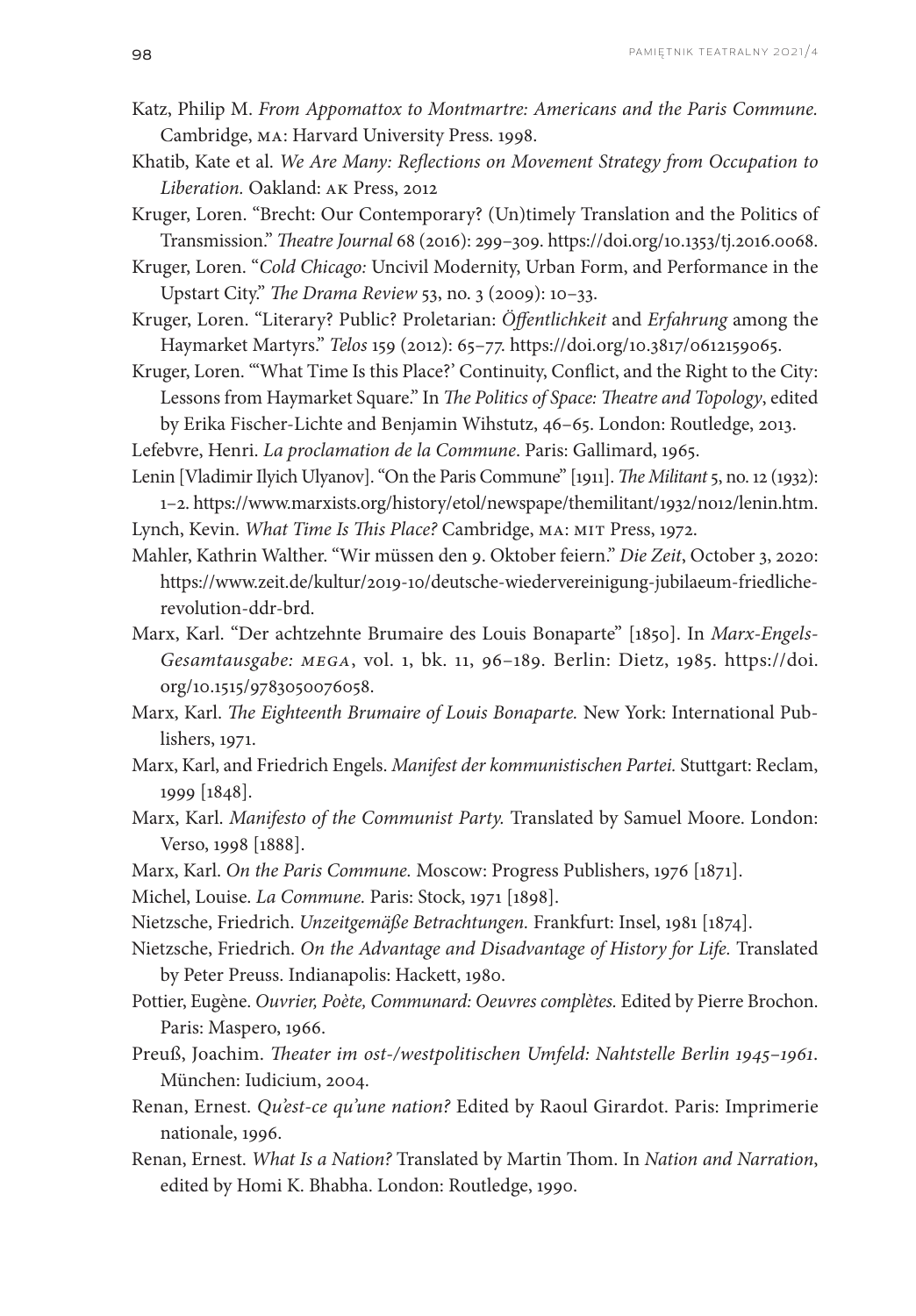- Rey, Claudine, Annie Gayat, and Sylvie Pepino. *Petit dictionnaire des femmes de la Commune de Paris 1871: Les oubliées de l'histoire*. Paris: Le bruit des autres, 2013.
- Richardson, Helen Cox. *How the South Won the Civil War: Oligarchy, Democracy, and the Fight for the Soul of America.* New York: Oxford University Press, 2020.
- Ross, Kristin. *Communal Luxury: The Political Imaginary of the Paris Commune*. London: Verso, 2015.
- Rougerie, Jacques. *Paris libre 1871.* 2nd edition. Paris: Seuil, 2004.
- Rougerie, Jacques. *La Commune de 1871*. 5th edition. Paris: Presses universitaires, 2014. Shafer, David. *The Paris Commune*. New York: Palgrave Macmillan, 2005.
- Sharp, Gene. *Sharp's Dictionary of Power and Struggle: The Language of Civil Resistance in Conflicts.* New York: Oxford University Press, 2012.
- Smithsonian Institution. *Songs of the Spanish Civil War.* CD. Washington, DC: Smithsonian Folkways, 2002.
- Taylor, Astra, and the Debt Collective. *Can't Pay, Won't Pay: The Case for Economic Disobedience and Debt Abolition.* Chicago: Haymarket Books, 2020.
- Weber, Max. "Wissenschaft als Beruf." In *Gesamtausgabe*, edited by Horst Beier et al., vol. I/17, 71–105. Tübingen: Mohr, 1992.

Weber, Max. *Science as Vocation*. Translated by Michael John. London: Unwin, 1989.

Writers for the 99%. *Occupy Wall Street: The Inside Story of an Action that Changed America.*  Chicago: Haymarket Books, 2012.

#### **Abstract**

#### Performance, Politics, and Historiography in and out of Time: American Responses to the Paris Commune

American echoes of the Paris Commune have been muffled by the nation's obsession with freedom at the expense of solidarity, but performative responses to social upheaval, including drama, parades, and protests, have tested the boundaries of public space and multiple temporalities from 1871 to 2021. This article notes traces of the Commune in the writings and performances of nineteenth century American anarchists but analyzes this legacy primarily in the 2012 performance of Brecht's *The Days of the Commune* (1949) at New York sites claimed by the Occupy Movement in 2011. It also uses the argument of Brecht's contemporary Ernst Bloch for cultural action grounded in an understanding of historical disappointment to anticipates setbacks while maintaining hope for future revolution. The paper delineates five theses on the politics of time: 1) the dramatic appeal of the *clean break* hides the tension between *gradual evolution* and a *sudden event* that ruptures the long span of history (Badiou); 2) historiography, the narrative that turns data into evidence, challenges the illusion of objectivity and thus a simple split between *timely* intervention and *untimely*  interference with the established order (Nietzsche); 3) *ana-chronology*, the logic of untimeliness reads contemporaneity as *companionship* between events and agents across different times and places (Barthes); 4) *recollecting* history requires acts of *forgetting,* which shatter the constraints of the past to meet demands of the present (Renan, Nietzsche); 5) the politics